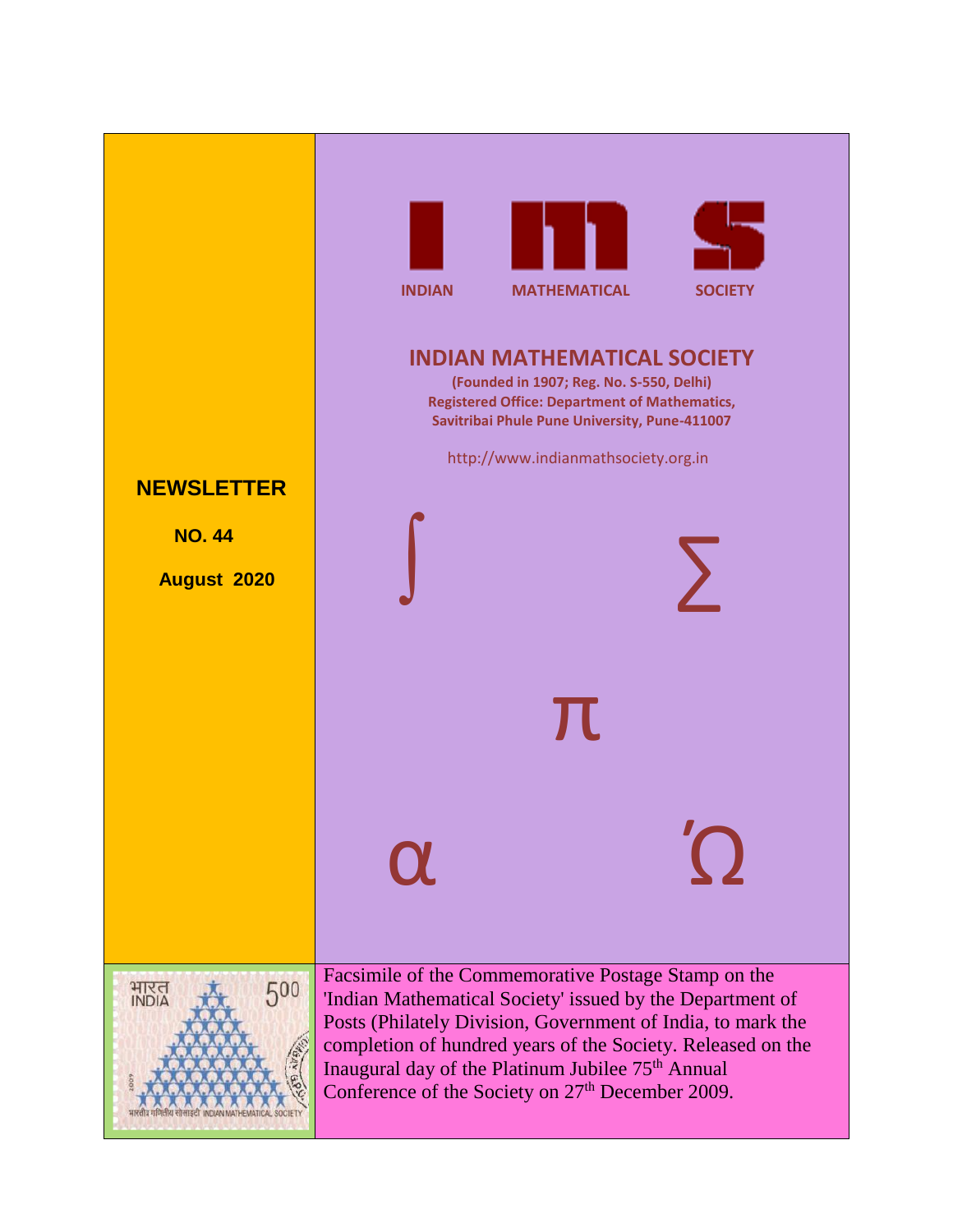# THE INDIAN MATHEMATICAL SOCIETY (IMS) NEWS LETTER NO. 44

# August, 2020

# $86$ <sup>th</sup> ANNUAL CONFERENCE OF THE IMS AN INTERNATIONAL MEET (December 17-20, 2020)

The ' $86^{th}$  Annual Conference of the IMS - An International Meet will be held under the auspices of VIT, Vellore, Tamil Nadu during December 17-20, 2020 under the presidentship of Prof. B. Sury, Theoretical Stat. and Math. Unit, Indian Statistical Institute, Bangalore-560 059, Karnataka, India. Prof. Rushi Kumar, Head, Department of Mathematics, VIT, Vellore will be the Local Organizing Secretary of the conference. Correspondence pertaining to arrangements for accommodation etc. at VIT, Vellore. during the Conference should be addressed to Prof. Rushi Kumar. His e-mail address is rushikumar@vit.ac.in

### CALL FOR CONTRIBUTORY PRESENTATIONS AND POSTER PRE-SENTATIONS :

IMS invites contributory presentations as well as Posters (related to Symposia theme) for its  $86^{th}$  Annual Conference - an International Meet.

(1) Contributors should send the Abstract of the paper in the following format electronically (in .pdf format) to the Academic secretary, Prof. Peeyush Chandra (email: acadsecrims@gmail.com) so as to reach him not later than October 31, 2020. Contributions received after the due date may not be considered.

Note that full length papers are not required to be submitted, however the contributors must bring a copy of the paper during the conference and give it to the Chairperson of the session.

#### (2) FORMAT FOR THE ABSTRACT

The Abstract should be brief and should not exceed 250 words. The use of formula and symbols should be kept minimum and should be in the following format:

{Title of the paper}

{Name of the Author(s)}

 $\{Institution(s)\}\$ 

{Name of the Presenter}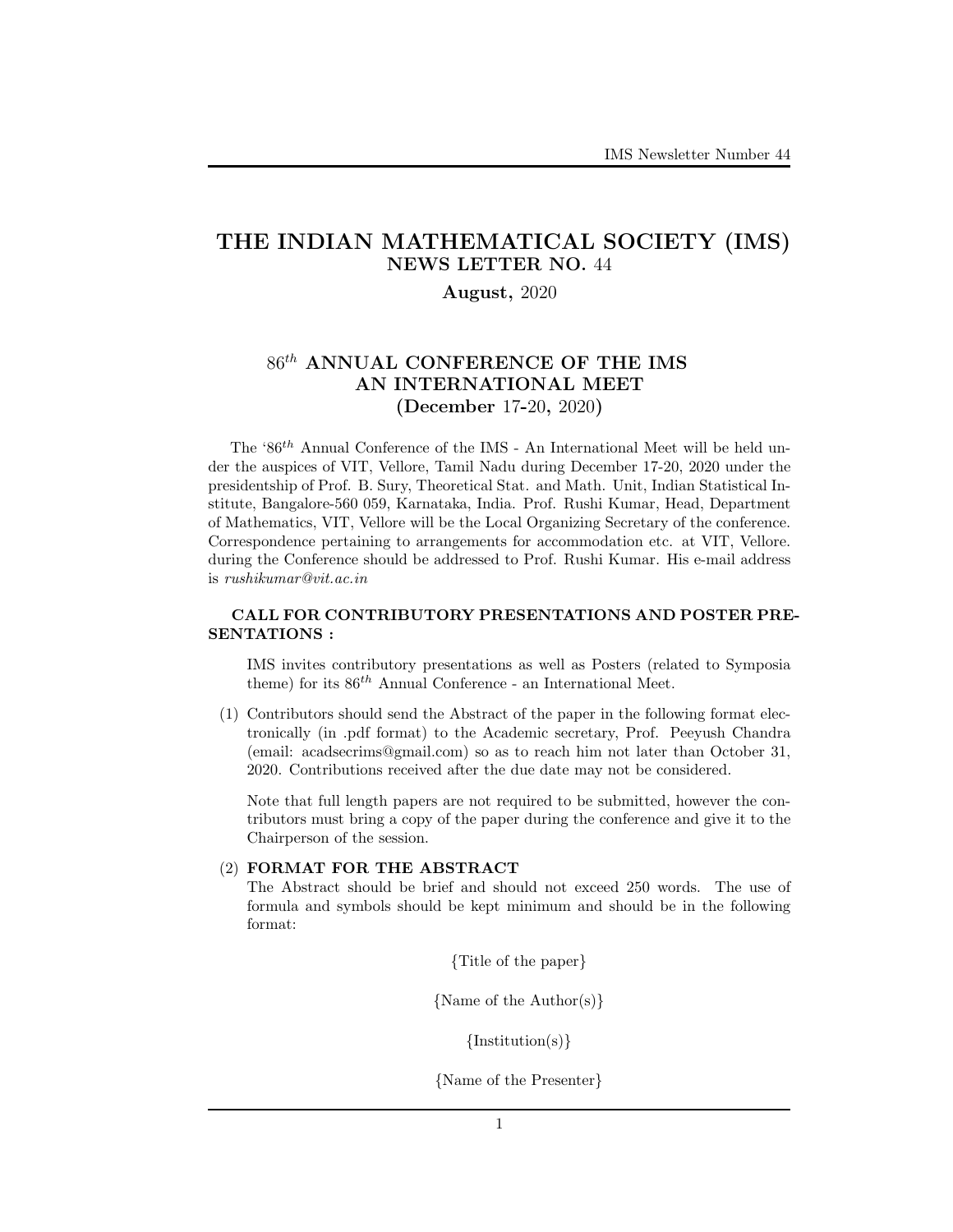{E-mail address for Correspondence}

{Section<sup>∗</sup>}

{Abstract}

(3) Every paper submitted for presentation should be classified, as far as possible, according to the following classification scheme/codes.

\* IMS Subject Classifications

- (A) Combinatorics, Graph Theory, Logic, Discrete Mathematics etc.
- (B) Algebra, Number Theory, Lattice Theory and History of Mathematics.
- (C) Real and Complex Analysis (including Special Functions, Summability and Transforms etc) and Teaching of Mathematics.
- (D) Functional Analysis, Measure Theory, Probability Theory and Stochastic Processes, and Information Theory.
- (E) Differential / Integral / and Functional Equations.
- (F) Geometry and Topology.
- (G) Numerical Analysis, Approximation Theory and Computer Science.
- (H) Solid Mechanics, Fluid Mechanics, Astrophysics and Relativity, and related areas.
- (I) Mathematical Modelling, Bio-Mathematics, Operations Research etc.

Every author intending to present a paper should either be a member of the Society or should register himself / herself as a Sessional Member. In the case of joint authors, both the authors must be either members or should become Sessional Members. Nonmembers wishing to become Annual members can do so by paying Rs. 300/-. Those wishing to become Sessional Members can also do so by paying Rs. 300/-. The amount can be paid by cheque/NEFT in favor of "Indian Mathematical Society". The cheque should be sent to Prof. S. K. Nimbhorkar, The Treasurer, The Indian Mathematical Society, C/O. Dr. Mrs. Prachi Kulkarni, Ankur Hospital, Tilaknagar, Aurangabad-431 001 (MS), India, so as to reach him by November 15, 2020. In case of NEFT, the required bank details may be taken from Prof. S. K. Nimbhorkar by communicating with him via email sknimbhorkar@gmail.com. After this date, applications for becoming a Sessional member will be accepted only at the venue of the Conference at VIT Vellore during December 17 − 20, 2020.

Acceptance of a paper for presentation does not automatically imply its acceptance for publication in the Journal of the Indian Mathematical Society or in The Mathematics Student. In case an author wants a paper to be considered for publication in either of these periodicals, he/she should submit the same separately to the Editor concerned.

2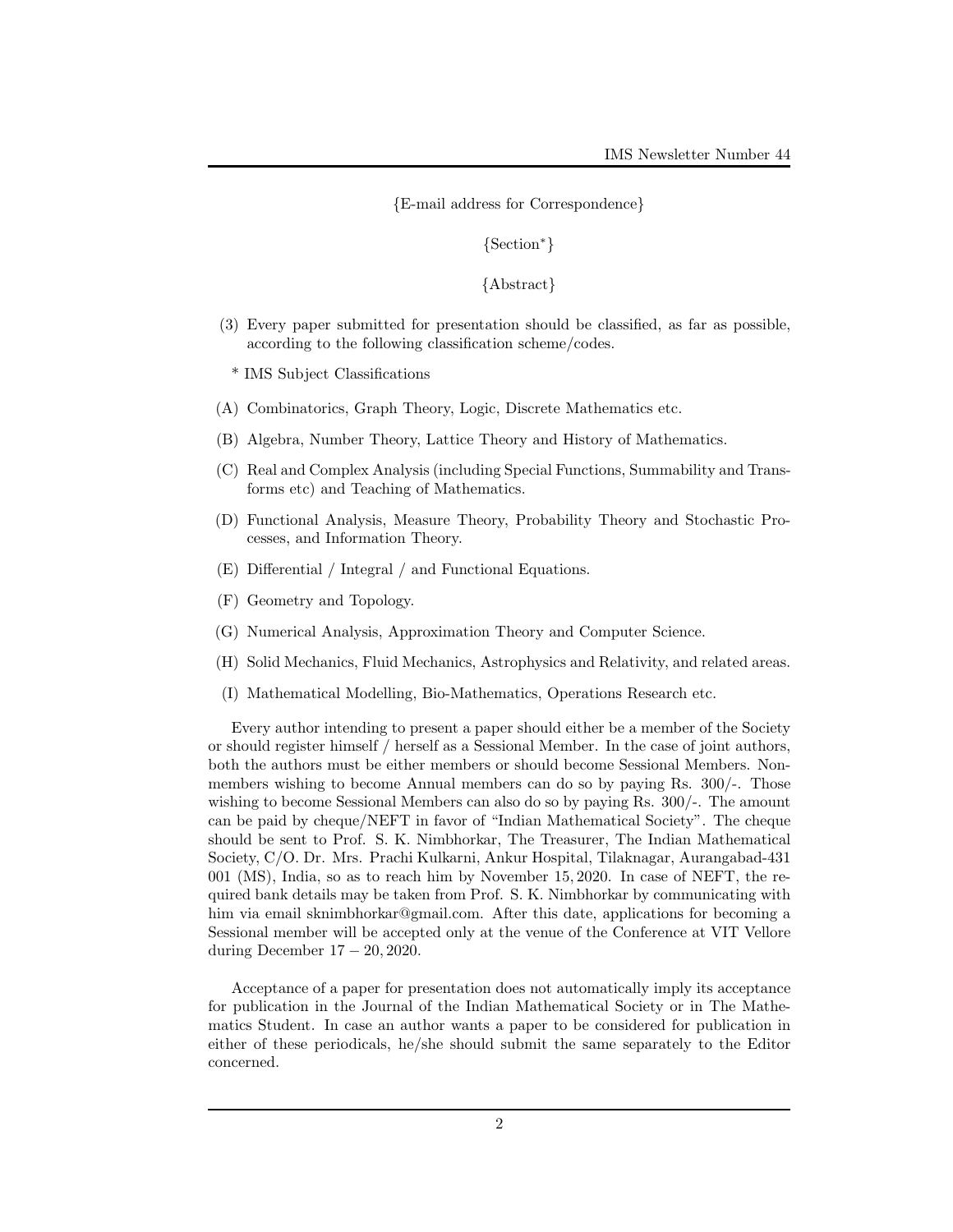#### Award of Various Prizes

The Indian Mathematical Society awards the following prizes.

#### A. P. L. Bhatnagar Memorial Prize.

This Prize is awarded annually to the top scorer of the Indian Team at the International Mathematical Olympiad. It consists of a cash prize of Rs. 1000/ and a Certificate. The Prize is presented during the Inaugural Session of the Annual Conference of the Indian Mathematical Society.

#### B. A. Narasinga Rao Memorial Prize.

This Prize is awarded to the author of the best research paper published in the Journal of the Indian Mathematical Society or The Mathematics Student.

The Prize is recommended by a committee consisting of The Academic Secretary, Indian Mathematical Society, Editor, Journal of the Indian Mathematical Society and the Editor, The Mathematics Student. The Prize is awarded during the Inaugural Session of the Annual Conference of the Indian Mathematical Society.

The following conditions apply:

- 1. The research paper must be under authorship of at most two authors,
- 2. The research work must have been carried out in India,
- 3. The upper age limit of the awardee should not be more than 45 years as on the date of receipt of the paper by the Editor.
- 4. In case the prize is awarded to a paper with two authors then the prize money will be jointly awarded and younger of the authors will be invited to make a presentation of the paper.
- 5. The prize will consist of a citation and a cash amount of Rs 4000/-.

# C. A. K. Agarwal Award for Best Publication.

The Indian Mathematical Society (IMS) has instituted A. K. Agarwal Award for best research paper published (in any Journal) in the areas of Number Theory, Combinatorics, Discrete Mathematics, Analysis and Algebra. The corpus fund of Rs. 1.5 lakh for this award has been made available to the Indian Mathematical Society (IMS) by Prof. A. K. Agarwal, Center for Advanced study in Mathematics, Punjab University, Chandigarh (India). The award consists of a citation and a cash prize of Rs. 10, 000/- (Rs. Ten Thousand) and will be given in the inaugural function of the Annual conference of the Indian Mathematical Society. The prize amount may change depending on the bank interest rate. The Award is given every year.

(The last date for this year's award is already over.)

### D. A. M. Mathai Award for Best Publication in Applicable Mathematics.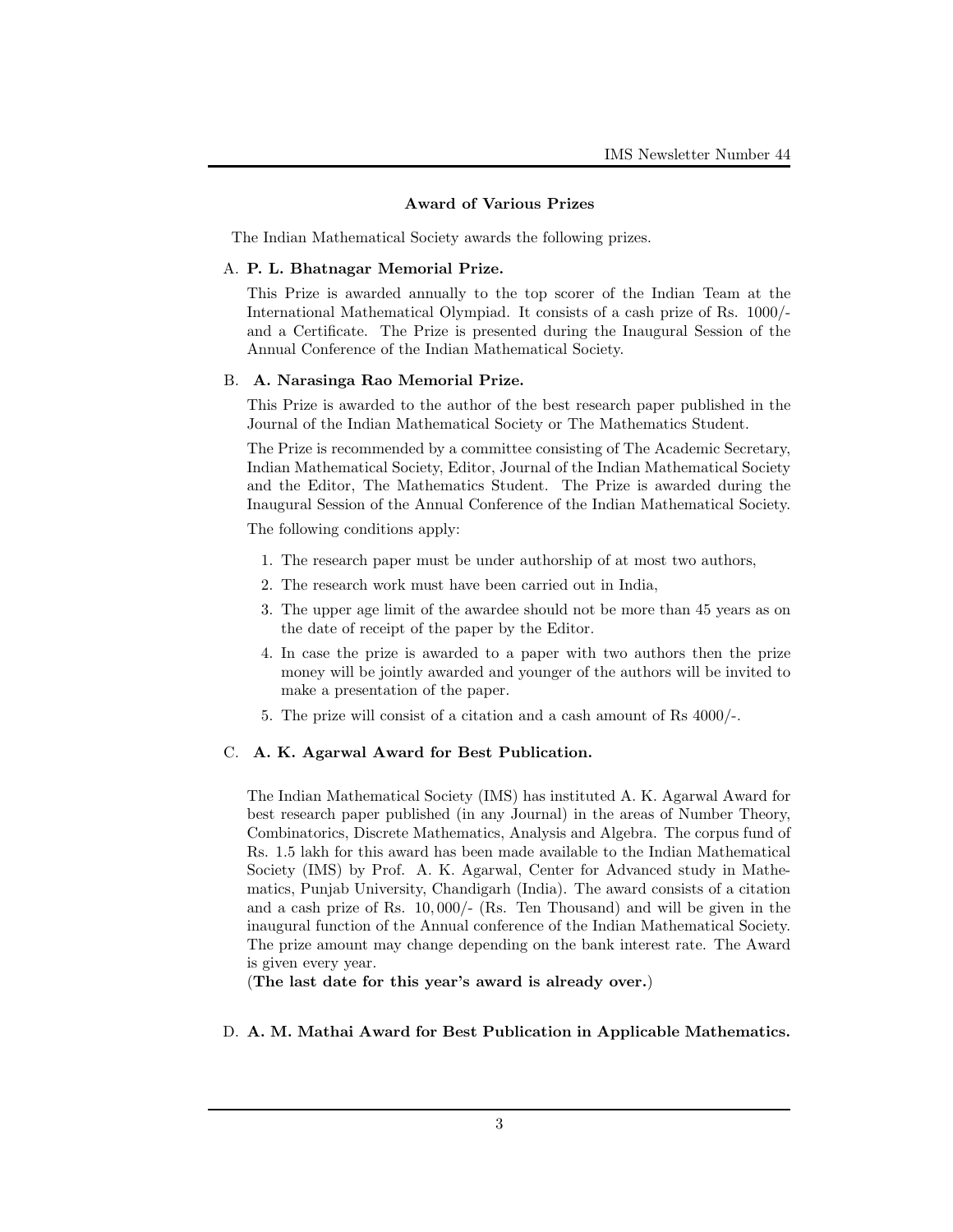This award is given for best research paper published in the area of mathematics which has some applications in other fields such as Physical Sciences, Engineering Sciences, Biological and Medical Sciences, Social Sciences, Probability and Statistics. The corpus fund for this award (Rs. 5 lakh) is made available to the Indian Mathematical Society (IMS) by Prof. A. M. Mathai, Director, Center for Mathematical and Statistical Sciences, Peechi, Kerala and Emeritus Professor, MacGill University, Canada. The award consists of a certificate, to and fro travel (A. C. II tier Train fare) to the venue of the annual meeting and a cash prize of Rs 30, 000/- (Rs. Thirty Thousand). The amount of the prize may change depending on the rate of interest given by bank.

(The last date for this year's award is already over.)

# E. Satish Bhatnagar Award for best paper in the area of History of Mathematics.

The award is given for best publication in the area of History of Mathematics focusing on a person, problem, region, or system of education or government. The paper should be in single authorship. In exceptional cases, the paper by two authors is considered. In this event, the prize amount is equally divided. The minimum age limit for this award is 35 years as on  $31^{st}$  December of the year of award and there is no limits of citizenship.

The award consists of a citation and a cash prize of Rs. 5, 000−15, 000/-(Rs. Five to Fifteen thousand only). (Flexibility is important to the extent that ideally, no year be a blank year). The awardee is paid traveling allowance to the extent of II AC rail fare from the place of residence in India to the venue of the Annual Conference and back. The prize amount will change depending on the rate of interest given by the bank on the corpus fund. Prof. Satish Bhatnagar, Department of Mathematical Sciences, University of Nevada, Las Vegas, NV 89154 −4020, USA donated corpus fund of Rs. 2 lakh for this award.

(The last date for this year's award is already over.)

### F. Life Time Achievement Award for Research and Services to the IMS.

This award is given to a mathematician who has rendered highly dedicated service to the cause of the IMS in various capacities besides research contributions not less than 25 research papers published in international reputed journals and at least two published in the periodicals of the Indian Mathematical Society in his/her area of mathematics. The Selection Committee for this award consists of all the members of the Academic Planning Committee of the IMS.

### G. Various Prizes for Research Paper Presentation.

In order to encourage and inspire the young and budding research workers, the Society holds, during its Annual Conferences, a Special Session of Paper Presentation Competition for various Prizes to be awarded to the best research papers presented. This Special Session is held as a part of the Academic Programme with no other parallel session.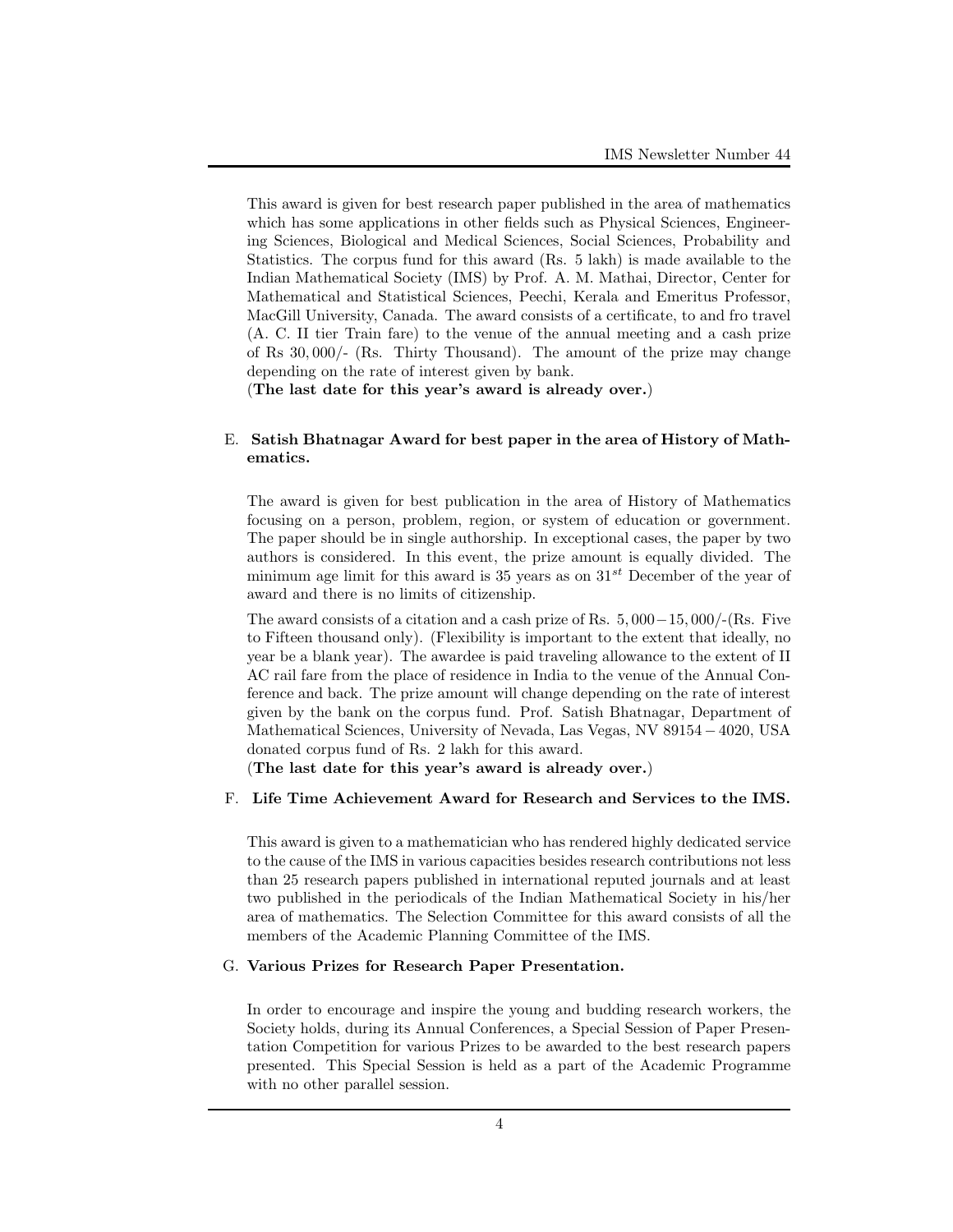The following are the areas and the groupings for these prizes:

- 1. IMS Prize-group-1: Discrete Mathematics (Combinatorics, Graph Theory, Posets), Lattice Theory, Set Theory, Logic, Number Theory and related areas.
- 2. IMS Prize-group-2: Algebraic Geometry, Geometry, Topology, Algebraic Topology, and related areas.
- 3. IMS Prize-group-3: Measure Theory, Probability Theory, Stochastic Processes, and related areas.
- 4. IMS Prize-group-4: Differential / Integral / Functional equations and inequalities, Special Functions, Numerical Analysis and related areas.
- 5. IMS Prize-group-5: Solid Mechanics, Fluid Mechanics, Electromagnetic Theory, Magneto- Hydrodynamics, Astronomy, Astrophysics, Relativity and related areas.
- 6. IMS Prize-group-6: Operations Research, Optimization, Computational Mathematics, Information Technology, Bio mathematics, History of Mathematics and related areas.

AMU Prize: Algebra, Differential Geometry and Functional Analysis.

V. M. Shah Prize: Real Analysis, Complex Analysis, Fourier Analysis, Harmonic Analysis, Approximation Theory and related areas.

Three / Four judges are appointed by the Council for the "Paper Presentation Competition" for deciding the award of various Prizes. Each of these eight prizes listed above carries a Certificate and a cash amount of Rs. 1000/-.

The following conditions apply:

- 1. Only the Members of the Society are eligible for participation in the Competition.
- 2. The upper age limit of a candidate for participation in the Competition is 40 years as on December 31 of the respective year.
- 3. a. The paper to be presented for the competition has to be under single authorship.
	- b. Independent work at the post-doctoral level is preferred.
	- c. The work must have been carried out in India.
	- d. Stress will be on both, quality of research as well as performance during the presentation.
	- e. The author should give a declaration that the work is unpublished and has not been submitted for competition anywhere else. In case of research scholars, the supervisor should verify that the work has been carried out independently.
- 4. Soft copy of the full paper with the Abstract (prepared in the format as given on page no.1 with Prize Category as given in the section classification) in its electronic version (.pdf and .tex format) should reach Prof. Peeyush Chandra on the e-mail address given earlier not later than September 15, 2020. Candidates should also submit their latest CV and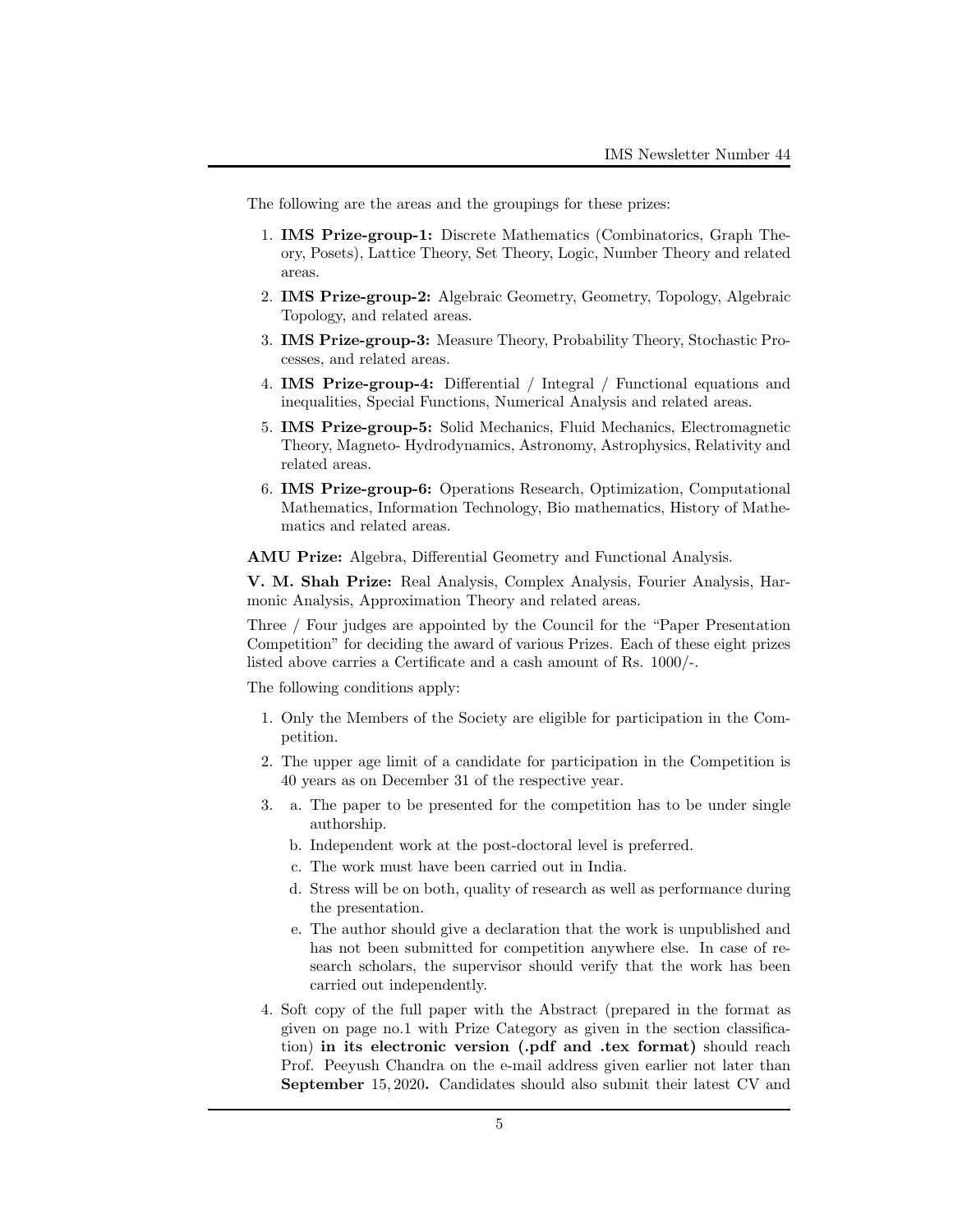the proof of their age (scanned copy of high school certificate will do) along with the paper. Papers should be typed in double space and should be accompanied by an Abstract prepared as per the instructions and format given for Contributory Presentations.

Note: One who is already awarded a prize in a certain area in the past is not expected to participate in the competition for the prize in the same area.

#### An appeal:

All the Heads of the Departments / Institutions and the Research Supervisors are requested to encourage their research students for participation in this Competition.

#### Periodicals published by the Society

The Society publishes two periodicals - The Journal of the Indian Mathematical Society (JIMS; ISSN (Print): 0019 – 5839, ISSN (Online):2455 – 6475) and The Mathematics Student (Math Student; the Mathematics Student; ISSN 0025 − 5742), Both of our periodicals are in the UGC list of approved journals. These are also indexed by MathScinet, Zentralblatt and Scopus(JIMS is already there in Scopus and Math Student is in the pipeline for being included).

- ∗ Only the research papers of high quality are published in the Journal
- ∗ Ordinarily the following is published in The Mathematics Student :
	- the texts of Presidential Addresses, the Plenary talks and the Award Lectures delivered at the Annual Conferences,
	- the texts of the invited talks delivered at the Annual Conferences,
	- research papers, and
	- Expository & Popular articles, Book Reviews, Reports of the IMS Sponsored lectures, etc.

# Copyright: Copyright of the articles published in the Journal or the Student lies with the Indian Mathematical Society.

For Manuscript Submission, Manuscript Style, instructions to authors etc. refer to the website of the the IMS.

There are no page charges for publications in the Journal as well as in the Mathematics Student. However, if  $\text{author}(s)$  (whose paper is accepted for publication in any of the IMS periodicals) is (are) unable to send the LaTeX file of the accepted paper, then a charge of Rs.100/-  $(\$10)$  per page will be levied for LaTex typesetting charges.

### Subscriptions

(i) Subscription of the Journal of the Indian Mathematical Society and The Mathematics Student.

For each periodical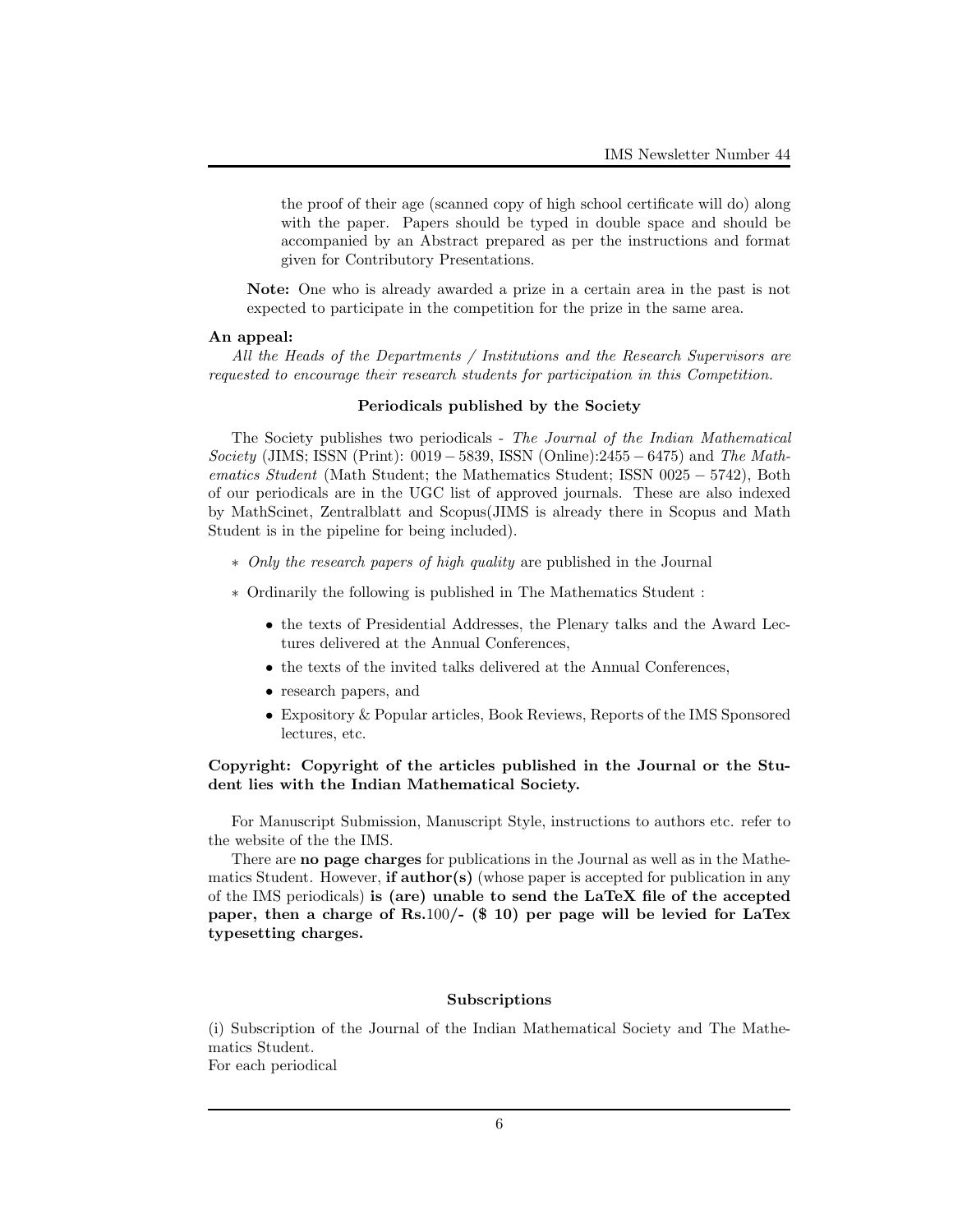- (a) For libraries of educational Institutions in India
- (i) Direct subscription Rs.2000.
- (ii) Subscription through an agent Rs.2500, agency discount 15%. Name and address of the institute is necessary.
- (b) For foreign subscription US \$200, agency discount 15%.
- (c) For agents who do not provide name of the subscriber Rs.10, 000, agency discount 20%.

Each issue of The Mathematics Student is provided to the members by sending them at their E-mail address a link to the latest published issue which can be accessed by the members anytime and anywhere for their personal use. No hard copy of this periodical will be sent to the Members. Those Members who have not registered their e-mail address are requested to register it on  $\langle\text{images}$  regional.com>. It may please be noted that the contents of The Mathematics Student will continue to be available on the Society's website www.indianmathsociety.org and a physical copy of The Mathematics Student will continue to be available at the IMS Library (Ramanujan Institute of Advanced Study in Mathematics, Madras University, Chennai) as well as at the Registered Office of the Society (Department of Mathematics, Savitribai Phule Pune University, Pune - 411007) for reference during office hours.

#### Membership of the Society

- (a) For Indian citizens:
- (i) Life Membership Rs.2500,
- (ii) Annual / Sessional Membership Rs.300.
- (b) For foreigners:
- (i) Life Membership US \$150.
- (ii) Life Membership for members with Socitiies having Reciprocity arrangement with IMS US \$100.
- (iii) Life Membership for people from SAARC countries US \$50.
- (iv) Annual / Sessional Membership US \$15.
	- Membership form is available on the IMS website.

#### Business Correspondence and Payments:

All business correspondence be addressed to Prof. S. K. Nimbhorkar, The Treasurer, The Indian Mathematical Society, C/O. Dr. Mrs. Prachi Kulkarni, Ankur Hospital, Tilaknagar, Aurangabad-431 001 (MS), India. All payments are to be made to Treasurer, IMS by DD drawn in favor of "The Indian Mathematical Society" payable at Aurangabad (Maharashtra), India at the address mentioned above.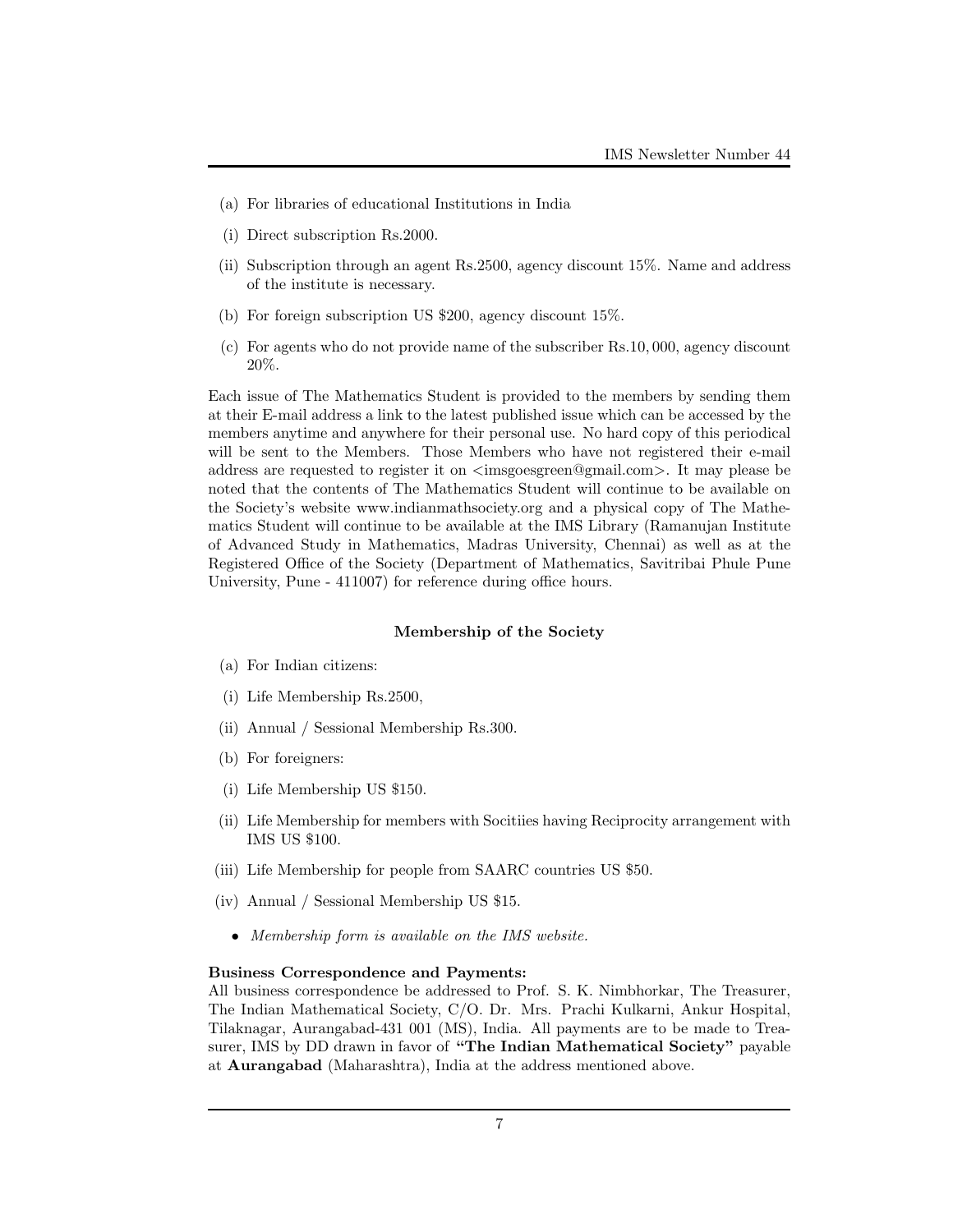### Member in good standing:

A member is considered to be of good standing in a particular year if he/she has paid his/her Membership fees by July 31 of that year.

### IMS Library

The Indian Mathematical Society Library is housed in the Campus of the Ramanujan Institute for Advanced Study in Mathematics, University of Madras, Chennai - 600005 ever since it was shifted from Pune.

The Library receives many journals on Exchange basis and has a rich collection of back numbers of reputed mathematical journals received from all over the world. The complete catalogue of the back volumes of all the periodicals published by the Society as well as those received in exchange by the Society and available in the IMS Library, Chennai, is now displayed on the IMS website. There is a spate of request for photocopies of articles published in these journals and the Library attends to these demands promptly. If a particular journal is not available in the IMS Library, the scholars / students are requested to contact other Libraries where it is likely to be available providing them with the addresses of those Libraries.

The address of the IMS Library is:

The Indian Mathematical Society Library, The Ramanujan Institute for Advanced Study in Mathematics, University of Madras, Chepauk, Chennai - 600005. Phone :  $(O) + 91 - 44 - 25360357$ E-mail: riasmlibrary2010@gmail.com

For further information one may contact Prof. Mrs. Sushma Agrawal, Director, Ramanujan Institute for Advanced Study in Mathematics, University of Madras, Chennai, who is the Honorary Librarian for the Indian Mathematical Society Library.

### NOMINATIONS FOR ELECTION TO THE COUNCIL OF THE **SOCIETY**

The Council has made the following nominations for elections to the Council:

The Council nominated Prof. Dipendra Prasad, Department of Mathematics, Indian Institute of Technology, Bombay, Mumbai for the election to the office of the President of the Society for a period of one year w. e. f. April 1, 2021.

The council nominated Prof. Veeramani (IIT, Madras), Prof. Pankaj Jain (South Asian University, New Delhi) and Prof. Jitendra Kumar (IIT, Kharagpur) for election of members of the Council for three years beginning from the year April 1, 2021.

A member (in good standing) of the IMS can contest for membership to the Council of the IMS or to any other office for which there is a vacancy may do so by following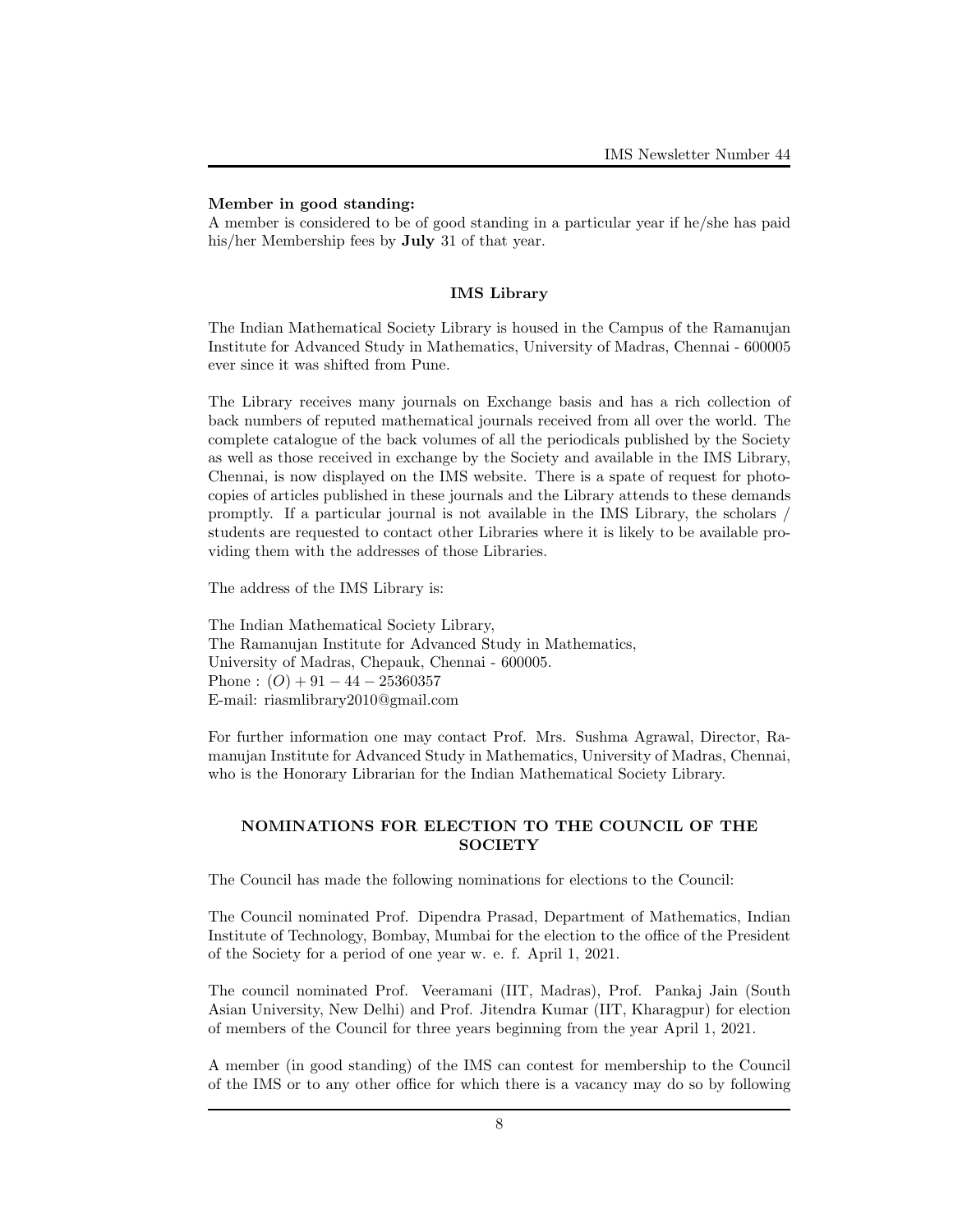the procedure laid down in the following TWO paras, may approach to the Returning Officer, Prof. B. N. Waphare, Department of Mathematics, Savitribai Phule Pune University, Pune - 411007, Maharashtra, India on or before September 30, 2020.

In the context of (h) of the constitution of the IMS. If a member wishes to contest for any office of the council or as a member of the council (wherever applicable) his/her nomination should be supported by at least TEN life members individually and separately with the mention of their exact names as well as their exact unique membership numbers as per records of the IMS so as to reach the returning officer not later than September 30, 2020. Nominations submitted in the manner indicated above shall be considered valid nominations. There shall be a scrutiny of the nominations in the light of above rule by the Returning officer.

In the context of (i) of the constitution of the IMS. The nominations made by the council with an indication made to that affect, together with other valid nominations made by the members of the society(following the procedure mentioned in the above para) shall be sent through e-mail by the Returning officer on the registered E-mail addresses of members of good standing of the society not later than October 12, 2020. The members should take a print out, complete the formalities and send it by registered post to the Returning officer so as to reach him latest by November 8, 2020. The following (j) and (k) are modified in the lines of the constitution of the IMS for the purpose of information only.

(j) The Returning Officer shall collect all the ballot papers returned to him/her by the members up to November 15, 2020 and carry them to the venue of the Annual Conference, where they will be opened and counted by him in the presence of a Committee consisting of the President (or his nominee) and the three Secretaries. A simple majority shall determine the result of the election (in each case, the same determined by lot in case of equality of votes)

(k) The list of newly elected officers and additional members of the Council shall be announced at the General Body meeting held during the Annual Conference. The new Council shall assume charge of its office with effect from April 1, 2021.

A member will be considered to be of good standing if his/her membership fee (either life or Annual) is paid on or before July 31, 2020.

### Minutes of the General Body Meeting

The 85th Annual General Body Meeting of the Indian Mathematical Society was held on Monday, the 25th November, 2019 at 12 noon in the Gargi Seminar Hall of IIT, Kharagpur, West Bengal. In the absence of the President, Prof. S. Arumugam, the General Secretary Prof. Satya Deo welcomed all the members present and took up the agenda items as follows:

Item No. 1. To confirm the Minutes of the General Body meeting held on Friday, the 30th November, 2018 at 12 noon in the Meeting Hall of Shri Mata Vaishno Devi University, Katra, Jammu and Kashmir under the president ship of Prof. Sudhir Ghorpade. Since no comments were received from any member of the Society, the Minutes of the General Body meeting held on November 30, 2018 at 12 noon at Shri Mata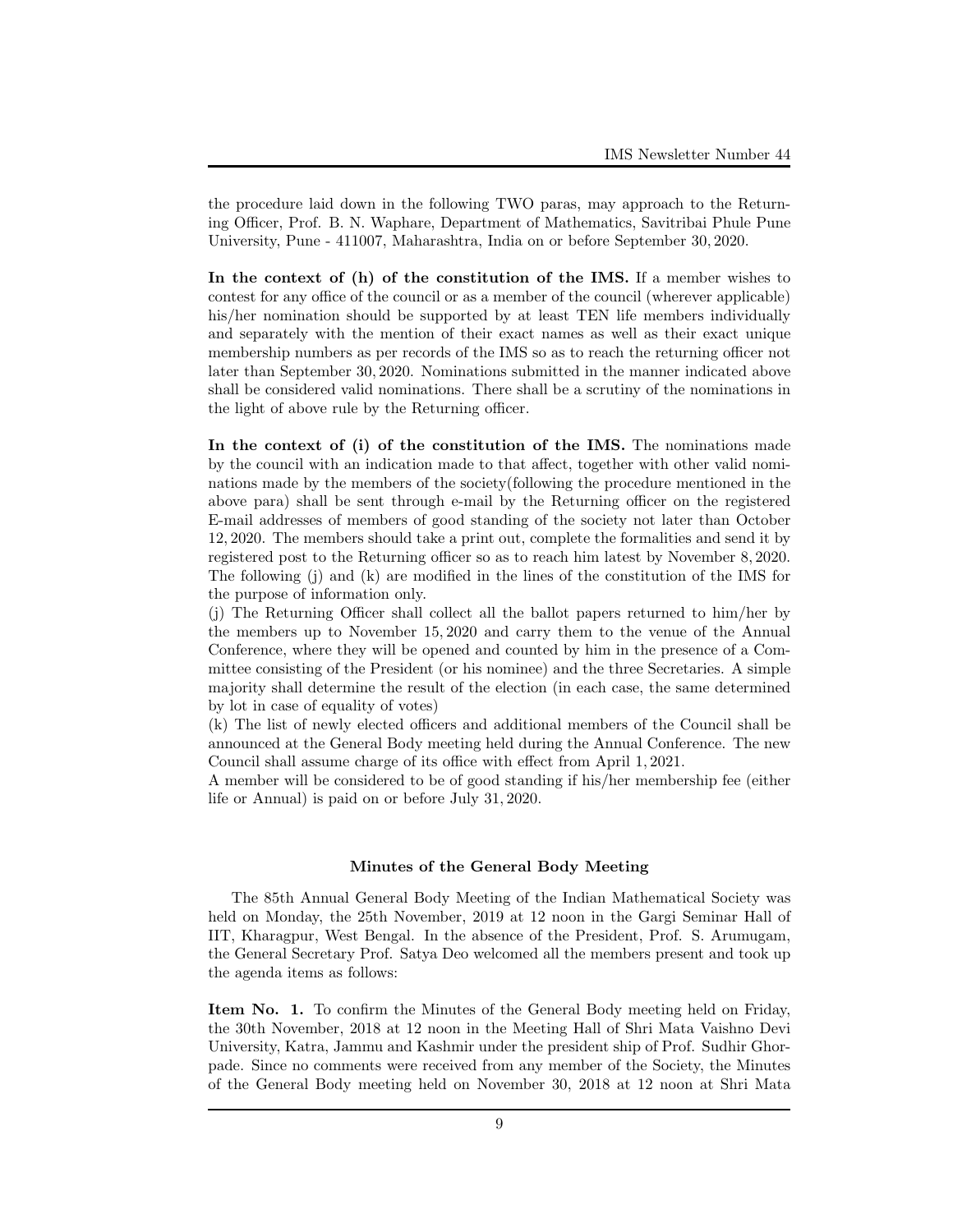Vaishno Devi Univesrsity, Nammu and Kashmir were conrmed.

Item No. 2: To receive the report of the General Secretary, Prof. Satya Deo: Report of the General Secretary:

- (i) The IMS Newsletter No 41 of March 2019 (prepared by Prof. N. K. Thakare, the retiring GS) was sent to all members of the IMS and uploaded on our website. The Newsletter no 42 of Aug 2019 was finalized by the General Secretary Prof. Satya Deo with the help of Administrative Secretary Prof. B. N. Waphare. These newsletters were uploaded on the IMS website by Prof. J. R. Patadia. The soft copies of the newsletters were sent to all members of the Indian Mathematical Society. Announcements of various Memorial Prize winners as well as the IMS Award winners of 2019 were made as soon as possible and they were uploaded on the IMS website for the benefit of members of the IMS and others.
- (ii) The meeting of the Academic Planning Committee (APC) of the IMS was held at the Department of Mathematics, S. P. University, Pune on June 9, 2019 from 11 am onward. All the necessary arrangements were made by the Administrative Secretary Prof. Waphare. The meeting was presided by the President of IMS Prof. S. Arumugam and all members (except the past President Prof. Sudhir Ghorpade, who was abroad) including Prof. Raja Sekhar, were present. The names of the five memorial Award lecturers, plenary speakers and conveners of various symposia were finalized. The academic secretary was requested to send invitation letters to all concerned and if some changes were needed, he was authorized to contact alternatives in consultation with the General Secretary Prof. Satya Deo and finalize.
- (iii) The General Secretary kept in constant touch with the local organizing secretary Prof. Raja Sekhar and the Academic Secretary Prof Peeyush Chandra for providing any kind of help/guidance requested by them.
- (iv) Narasinga Rao Memorial Prize: A committee consisting of Prof. Peeyush Chandra (convener), Prof. Sudhir Ghorpade, Prof. M. M. Shikare was constituted to recommend the Narasinga Rao Memorial Prize for the best paper published in the JIMS or MS in the year 2018. In the absence of Prof. Sudhir Ghorpade, Prof. Shriram Nimbhorkar was also included in the committee. In view of the terms and conditions of the award, the committee recommended that since no author could fulfill the conditions, the prize cannot be awarded
- (v) P. L. Bhatnagar Memorial Prize: The prize for this year has been given to the top scorer of the Indian Team of International Math Olympiad Mr Pranjal Srivastava of Bangaluru, who also won a gold medal in the competition. The IMO was held at BATH, UK during July 11-22, 2019. A letter was sent to Pranjal Srivastava requesting him to be present during the inaugural function of the annual session of IMS at IIT, Kharagpur. He accepted the award and informed that he will come to receive the prize. However, he fell ill at the eleventh hour due to the viral fever and could not come. His prize will be sent to him by post.
- (vi) A. K. Agarwal Award: For this Award, only two applications were received. One of the applications was in an applied mathematics area, and according to the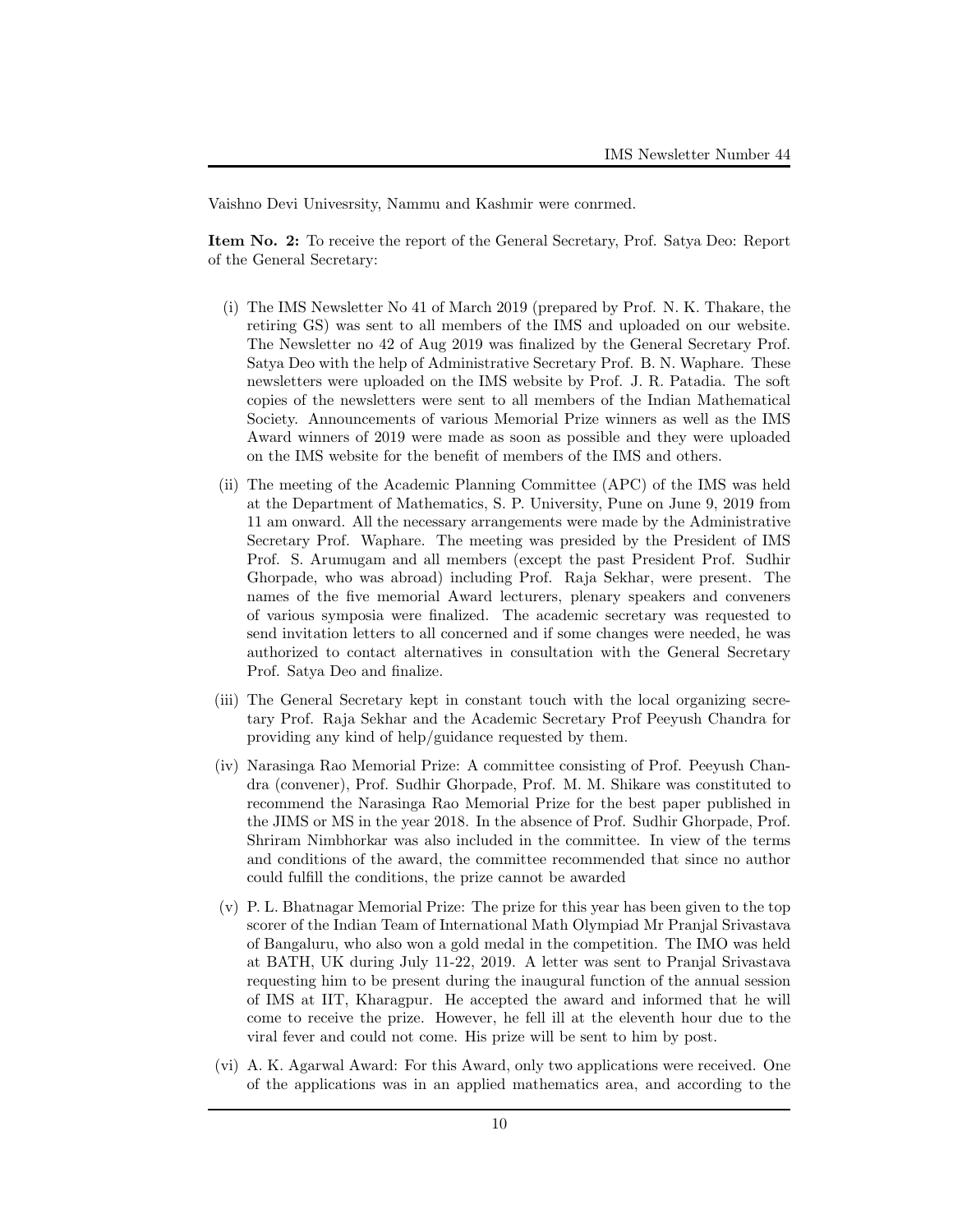terms of the award, that paper cannot be considered. The other paper was in number theory. Three referees were appointed to evaluate this paper and all of them recommended that the paper is quite suitable for the award. Accordingly, Dr G. Kashi Viswanadham of IISER, Berhampur, Odissa has been awarded the A. K. Agarwal Award of 2019 for his paper entitled Products of weighted multiple zeta functions published in Bulletin des Sciences Mathematiques, Vol 147 (2018) pp 26-39. A letter was sent to him giving this information and also asking him to be present during the annual session of the IMS at Kharagpur. He accepted the award and informed that he will come to the annual session to accept the award, and he came.

- (vii) A. M. Mathai Award: No papers were received or nominated this year for this Award and so the Award has not been given to anyone. A letter received from Prof. Mathai in this connection was placed before the Council. The Council decided that the same committee as for Narsinga Rao prize, will also suggest ways so that there are enough applications for this award and the prize is given to someone for the best paper.
- (viii) Satish Bhatnagar Award: This year, only one joint paper was nominated by Prof. Amartya Datta of ISI, Kolkata. Prof. S. G. Dani, Prof. M. D. Srinivas and Prof. R. Sridharan were appointed referees to see if the paper is really of exceptional quality for the Satish Bhatnagar Award. All of them stated that the paper is exceptionally outstanding and recommended both the mathematicians for the joint award. Accordingly, the Award has been given to Prof.s C. Montelle and K. Ramasubramaniam jointly on their paper entitled Determining the Sine of one degree in the Sarvasidhantraja of Nityanand published in SCIAMVS, Vol. 19(2018)pp. 1-52. The winners of the award were informed and both the Professors wrote back accepting the award. Prof. Ramasubramaniam indicated that he will come to the annual session of the IMS to receive the award, and he came.
- (ix) During this period more than 138 life members and about 40 sessional members were enrolled for the IMS conference at IIT, Kharagpur. This information was given by the treasurer of IMS and the local secretary of the IMS respectively.
- (x) I am in constant touch with Prof. J. R. Patadia to update, maintain and improve the IMS website. The website has the unique permanent ID of every member along with his/her name and the place. Other details of the member like the address, email and phone etc. is not uploaded to keep their privacy intact.
- (xi) The old proposal of the IMS for having a piece of land for its permanent headquarters in Pune got a good start this year. Office bearers based at Pune like Prof. M. M. Shikare and Prof. B. N. Waphare, under the guidance of Prof. N. K. Thakare, searched and found a suitable plot for the IMS headquarter. Prof. Peeyush Chandra and Prof. Nimbhorkar also saw the plot. This matter has been considered in detail in the Council of the IMS and a suitable decision has been made to purchase the land. The initial agreement for the purchase of the plot measuring about  $32,000$  sq.ft. at the approximate cost of Rs  $1,60,00,000=00$  has been signed and an advance of Rs 50, 000=00 has also been paid.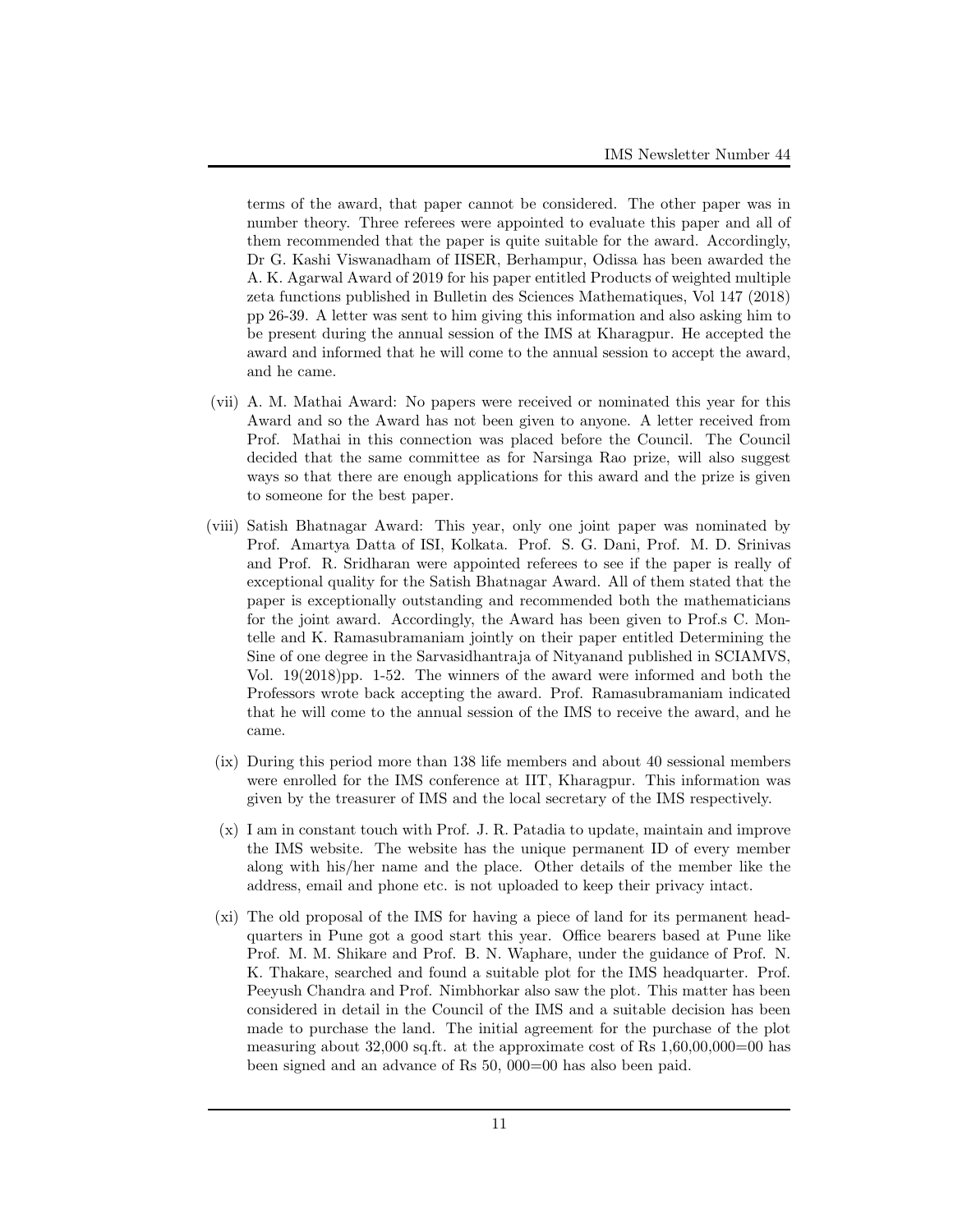### Acknowledgements:

The General Secretary thanks Prof. B. N. Waphare, the Administrative Secretary, for his help in the preparation of the IMS Newsletters. He also thanks Prof. J. R. Patadia for maintaining the IMS website and uploading newsletters and various other announcements of the IMS from time to time.

Item No. 3 : To receive the Report of the Academic Secretary, Prof. Peeyush Chandra:

Report of the Academic Secretary.

Based on the deliberations during the APC meeting held on June 9, 2019 at SP Pune University, Pune and subsequent consultations with the General Secretary following speakers have been finalized.

#### Plenary Speaker:

Prof. Gadadhar Misra (IISc. Bangalore) : A Product Formula for Homogeneous Characteristic Functions

### Memorial Award Lectures:

- 1.  $33^{rd}$  P. L. Bhatnagar memorial Award Lecture: Prof. Mythily Ramaswamy (TIFR, CAM) : An invitation to Control of Differential equations
- 2.  $30<sup>th</sup>$  Hansraj Gupta Memorial Award Lecture: Prof. Gurmeet Bakshi (Panjab University) : Can we explicitly describe the structure of rational group algebras?
- 3.  $30<sup>th</sup>$  Ramanujan Memorial Award Lecture: Prof. Pratulananda Das (Jadavpur University) : Non-negative summability matrices and ideals
- 4.  $30<sup>th</sup>$  RamaswamyAiyer Memorial Award Lecture: Prof. Swagato K. Ray (ISI Kolkata) : Quasianaliticity of functions and an uncertainty principle of Fourier analysis
- 5. 14th Ganesh Prasad Memorial Award Lecture: Prof. Kaushal Verma (I.I.Sc, Bangalore) : An introduction to quadrature domains

#### Invited speakers:

- 1. Prof. Ramji Lal (Allahabad University) : Schur Multiplier and Milnor K-Theory.
- 2. Prof. Ashish Upadhyay (IIT Patna) : Centrally symmetric manifolds.
- 3. Prof. C. S. Dalawat (HRI, Prayagraj) : Two footnotes to Galioss Memoirs.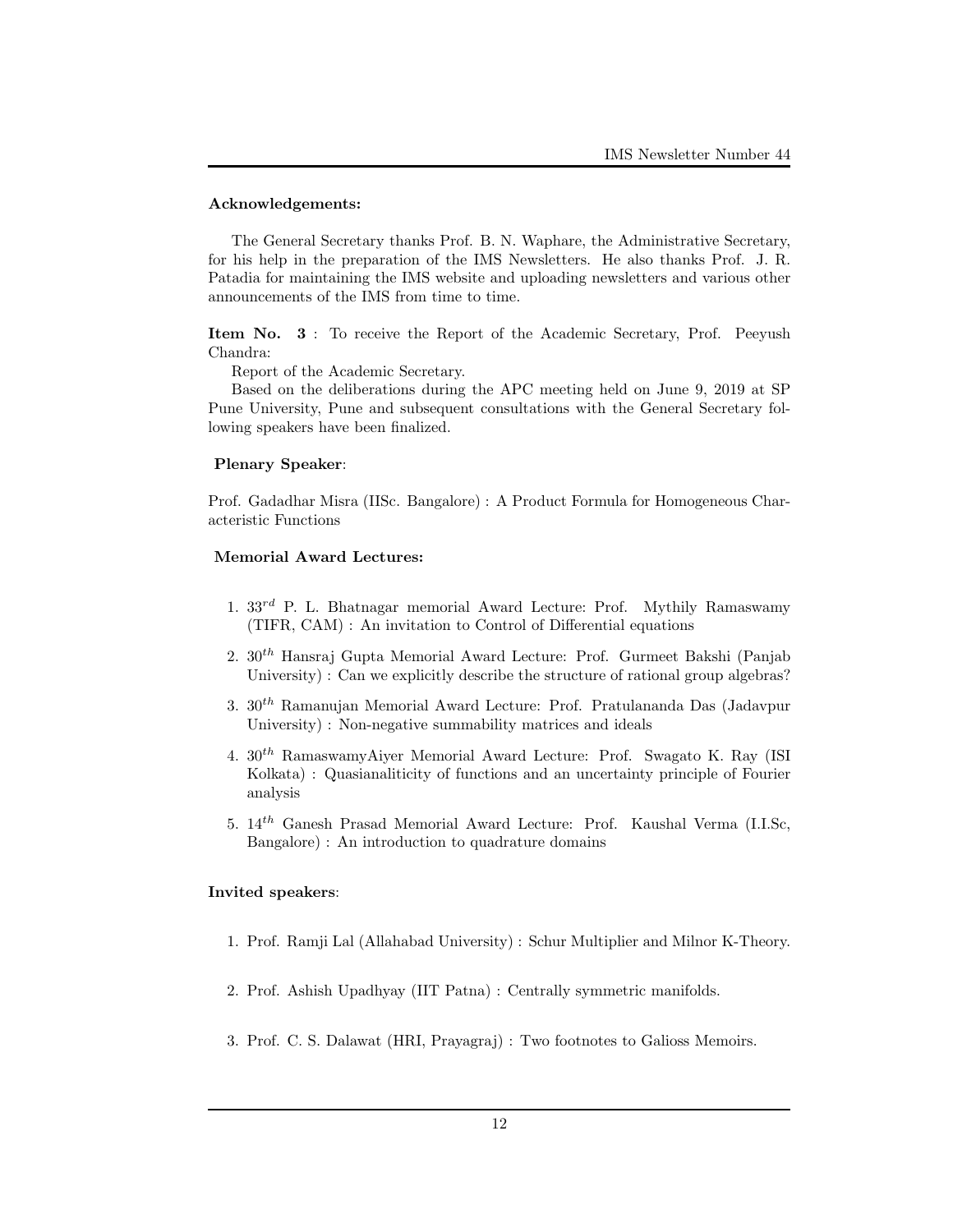- 4. Prof. A Lakshmi Narayana (IIT Hyderabad) : Recent developments in matrix special function theory.
- 5. Prof. Rafikul Alam (IIT Guwahati) : Perturbation analysis of discrete spectra of analytic operator-valued functions.
- 6. Prof. Anand Srivastava (CAU Kiel Germany) : A New Bound for the Maker Breaker Triangle Game.

### Symposia:

- 1. Group Theory Convener : Prof. N. S. .N Sastry (IIT Dharwad) Speakers : K. N. Raghavan, IMSc, Chennai, Anupam Kumar Singh, IISER, Pune, Shripad M. Garge, IIT, Bombay, Manoj Kumar Yadav, HRI Allahabad, Ravindra Prasad Shukla, Allahabad, University, N. S. N. Sastry IIT Dharwad
- 2. Theoretical and Computational Biology Convener : Prof. P. K. Srivastava (IIT Patna) Speakers : Malay Banerjee, IIT Kanpur, A. K.Misra, BHU Varanasi, Pranay Goel, IISER Pune, BSRV Prasad, VIT Vellore, P. K. Srivastava, IIT Patna.
- 3. Ramanujan and Mathematical Analysis

Convener : Prof. S Ahmad Ali (BBD University, Lucknow) Speakers : A. K. Agarwal, Punjab University, M. A. Pathan A M U, Aligarh , Kalyan Chakraborty, HRI Prayagraj, Atul DixitI I T, Gandhinagar, S. Ahmad Ali, BBD University, Lucknow.

4. Combinatorics on Finite Sets

Convener : Prof. B. N. Waphare (S. P. Pune University, Pune) Speakers : S. Sivaramakrishnan IIT, Bombay, Anirban Banerjee, IISER Kolkata, M. M. Pawar, SSVPS, Dr. P. R. Ghogare Science College, Dhule, Vinayak Joshi, S. P. Pune University, V. S. Kharat S. P. Pune University, B. N. Waphare, S. P. Pune University.

5. Recent Trends in Differential Geometry Convener : Prof. M. M. Tripathi (BHU Varanasi)) Speakers : M Hasan Shahid, Jamia Milia Islamia University, New Delhi, Shiv Sharma Shukla, Univ of Allahabad, D. G. Prakasha, Davangere Univ. Davangere, Gauree Shanker Central University of Panjab, Bhatinda, M. M. Tripathi, BHU, Varanasi.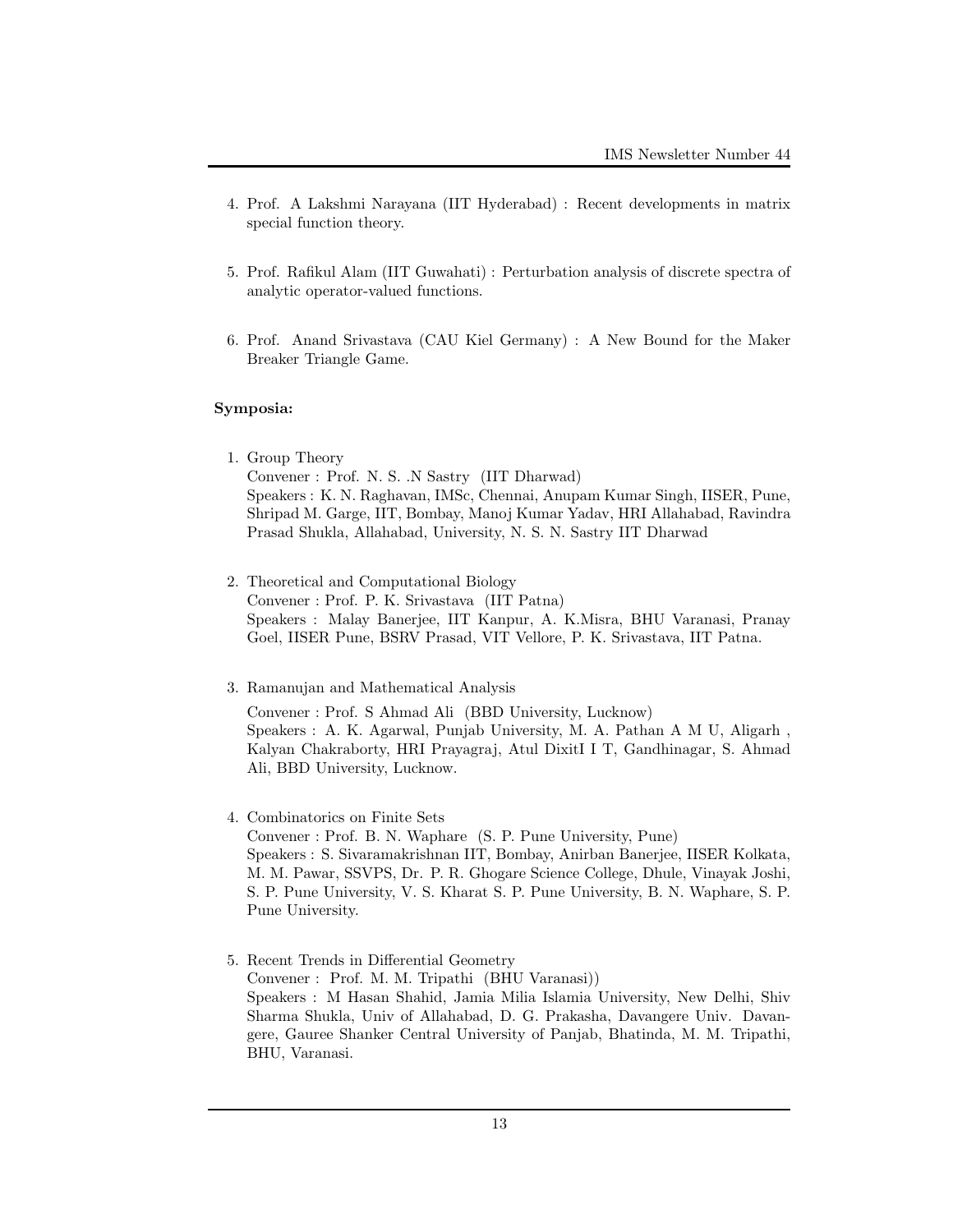6. Higher Mathematics Education in India Convener : Prof. S. Kumaresan(IIT Kanpur) Speakers : B. K. Sarma IIT Guwahati, Ajit Kumar ICT Mumbai, Sudhir Ghorpade IIT Bombay, V. Sholapurkar SP College Pune, S. Kumaresan IIT Kanpur.

The Conveners for various symposia have finalized the speakers in each case. An event of School Children Meet is going to be organized this year with Prof. G. P. Raja Sekhar as coordinator.

This year total of 160 papers have been received out of which 14 papers are for Prizes (3 for AMU Prize, 2 for V. M. Shah prize, 1 for Gr. 1, 2 for Gr. 2, 1 for Gr. 4, 3 for Gr. 5 and 2 for Gr. 6), Apart from this, about Five papers had been rejected. No paper was received for Posters this year.

I am thankful to the General Secretary for his suggestions at various stages in finalizing the speakers.

Item No. 4: To consider the Audited Statement of Accounts for the year 2018 -2019 and budget for the year 2020- 2021. The Audited Statement of Accounts for the year 2018- 2019 and budget for the year 2020- 2021 presented by the Treasurer, Prof. S. K. Nimbhorkar were approved.

Item No. 5. To receive the report of the Editor, Prof. Sudhir Ghorpade, the Journal of the Indian Mathematical Society for 2019. Report of the Editor, the Journal of the Indian Mathematical Society for 2019.

#### Manuscript status:

| (a) Number of manuscripts pending with the referees/ under pro-<br>cess at the end of $2018$ : | 20  |
|------------------------------------------------------------------------------------------------|-----|
| (b) Number of manuscripts received during 2019:                                                | 80  |
| Total:                                                                                         | 100 |
| (a) Number of manuscripts accepted in 2019:                                                    | 20  |
| (c) Number of manuscripts not accepted in 2019                                                 | 20  |
| (d) Number of manuscripts with the referees/ under process:                                    | 60  |
| Total:                                                                                         | 100 |

Publication Status (online by the IPL)

(a) Volume 86 (1-2) 2019 of the JIMS published in Nov 2018.

(b) Volume 86 (3-4) 2019 of the JIMS published on July 1, 2019.

(c) Volume 87 (1-2) 2020 of the JIMS is expected to be published online in Jan 2020. Publication Status (Print by the IMS)

(a) Volume 86 (1-2) 2019 of the JIMS was published in Dec-Jan 2019 and has been sent to the subscribers.

(b) Volume 86 (3-4) 2019 of the JIMS is now published and it is being sent to the subscribers by the Administrative Secretary, IMS in November-December 2019.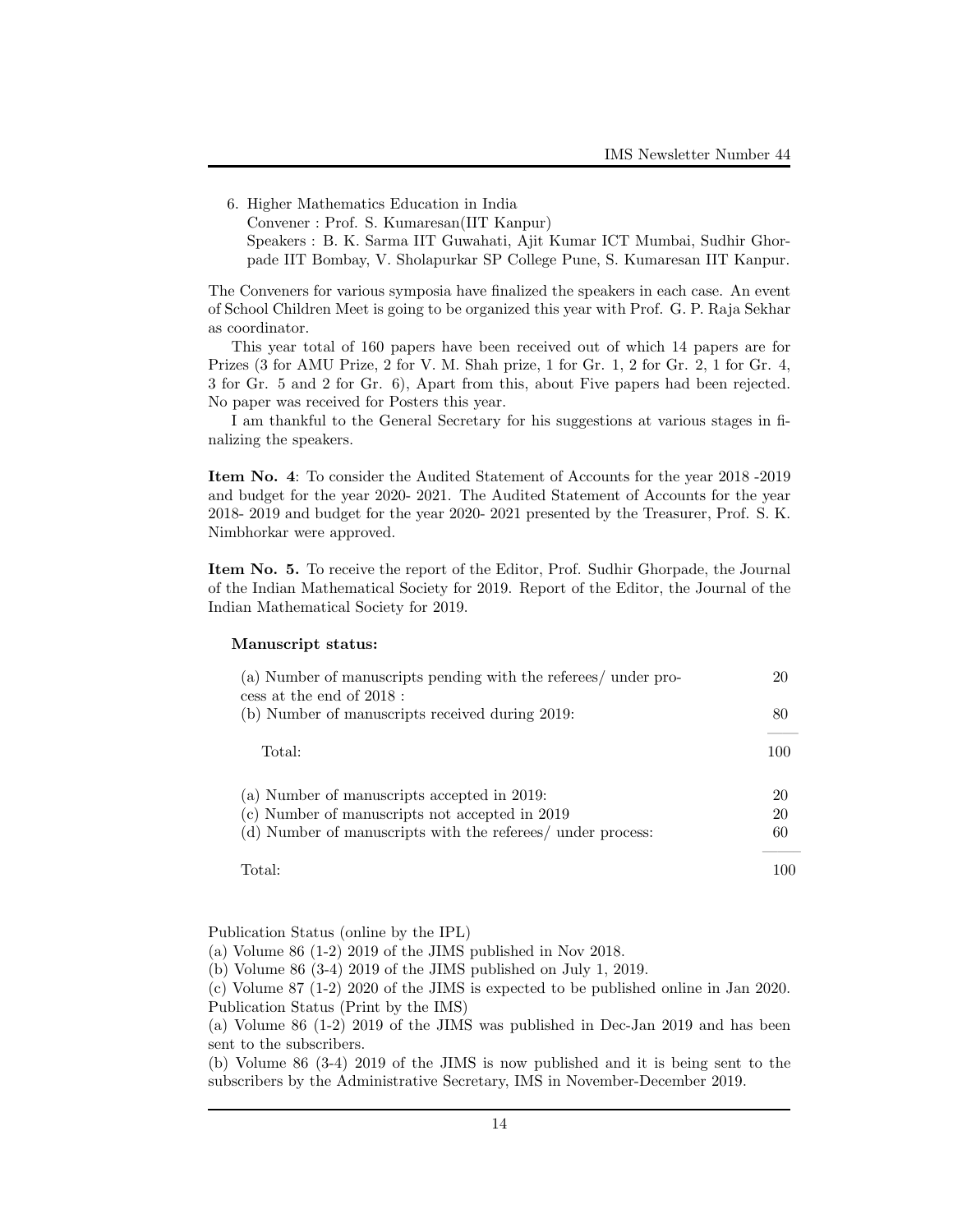(c) Volume 87 (1-2) 2020 of the JIMS is expected to be published in February 2020.

#### Acknowledgements:

The Chief Editor, JIMS expresses his sincere thanks to numerous referees and the members of the Editorial Board, JIMS, especially Prof. Peeyush Chandra and Prof. Ravi Agarwal, for their help in refereeing and/or processing the manuscripts received for JIMS. He also records his sincere thanks to Prof. B. N. Waphare for extending all possible help in printing and dispatching copies of the JIMS to the subscribers of the Journal. He is also very grateful to Prof. Satya Deo for able guidance and to Prof. Shriram Nimbhorkar for excellent overall help in various matters related to the JIMS.

Item No. 6: To receive the report of the Editor of The Mathematics Student for 2019, Prof. M. M. Shkare Report of the Editor of the Mathematics Student for 2019. Publication Status of the Journal

The Volume 88 (Nos. 1-2) January-June, 2019 of the Mathematics Student has been published in June 2019. The soft copy of the issue is sent to all the life members of the IMS by e-mail. The camera ready copy of Volume 88 (Nos. 3-4) July-December, 2019 of the Mathematics Student is ready and is forwarded to Parshuram Process, Pune for printing. The printing will be completed by first week of December 2019. The soft copy of this issue will be sent to the life members of the IMS by e-mail soon. The soft copies of both the issues have been uploaded on the website of the Indian Mathematical Society. Status of the Manuscripts

In all 60 research papers have been received by the Chief Editor for publication in the Mathematics Student till November 14, 2019. Out of these 60 research papers, 23 papers have been accepted for publication in the journal, 17 papers were not accepted, 15 papers are pending with referees and 5 papers are under process.

Recently the University Grants Commission (UGC) has included the Mathematics Student in the list of the UGC approved journals.

Attempts are being made to bring the journal in the list of Scopus Indexed Journals. Scopus is Elseviers abstract and citation database launched in 2004. We have received the indication that the Mathematics Student will get this status in a short period of time.

#### Digitization of Back Volumes

We propose to digitize the back volumes of the Mathematics Student with the help of Informatics Publishing Limited, Bangalore. The back volumes of the journal can be made available from the IMS library, Chennai and the Library of the Savitribai Phule Pune University, Pune.

#### Acknowledgements:

We take this opportunity to put on record our sincere thanks and gratefulness to the Members of the Editorial Board and the learned referees for their continuous support and assistance in our sustained efforts for timely publication of the Mathematics Student. We would like to thank Prof. George E. Andrews, Prof. M. Ram Murty and Prof. B. Sury for proposing Problems for the Problem section, verifying solutions received from researchers and providing solutions to unsolved problems.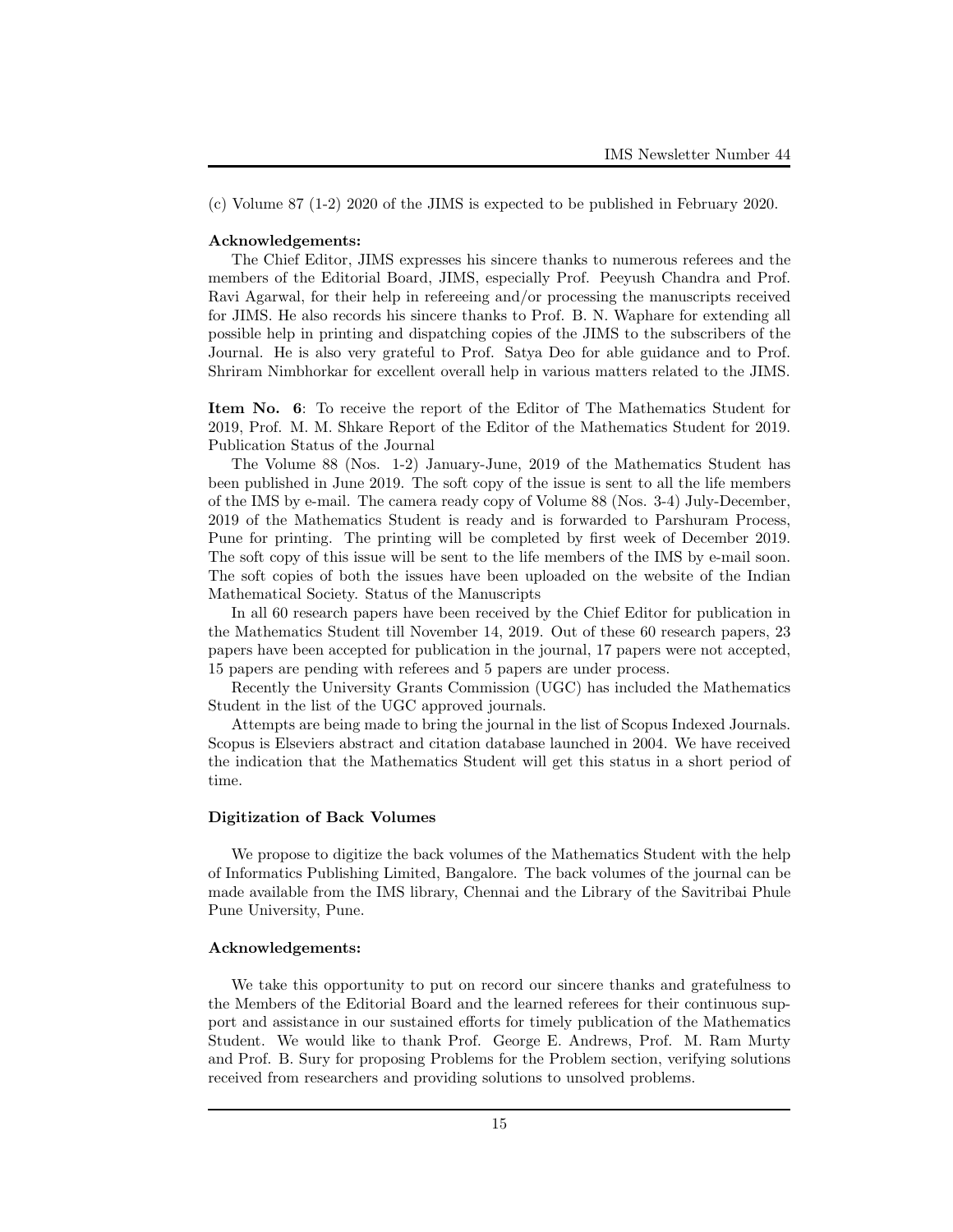We are grateful to Prof. J. R. Patadia for typesetting the papers and sending soft copies of the journal to the life members of the IMS and the General Secretary Prof. Satya Deo for reading the camera ready copies of the issues carefully. We are also thankful to the Administrative Secretary Prof. B. N. Waphare for getting the issues printed from Parshuram Process, Pune and preserving the hard copies of the journal in the library of the Mathematics Department of S. P. Pune University, Pune. (PS. : On 25/11/2019 we received an e-mail from the Scopus Title Evaluation Team stating that The review of the Mathematics Student by Content Selection and Advisory Board (CSAB) is complete and the CSAB has advised that the Mathematics Student will be accepted for inclusion in Scopus. This is really a great achievement.)

Item No 7. To consider the venue of the 86th Annual session of the Society to be held in December 2020.

There were four proposals to host the next annual conference of the IMS. The Council accepted the firm invitation from the Registrar (Director), Vellore Institute of Technology (VIT), Vellore, Tamil Nadu, for organizing the 86thAnnual Conference of the Indian Mathematical Society. The 86th Annual Conference of the IMS will be held at VIT, Vellore, Tamil Nadu during December 17-20, 2020. Prof. Rushi Kumar, Head, Department of Mathematics, VIT, Vellore will be the Local Organizing Secretary of the conference. Suitable regret letters will be sent to the remaining organizations thanking them for their proposals to host the annual session of the IMS

Item No 8. Announcement of the results of the following elections.

(i) President for 2020-2021; (ii) Three members of the Council for a period of three years w. e. f. April 01, 2020.

Returning officer Prof. Waphares Report: The Council of the Indian Mathematical Society (IMS), at its meeting held in November 2018 at Shri Mata Vaishno Devi University, Katra, Jammu and Kashmir made the following nominations to the Office of the President of the Society and to the Council of the IMS.

The Office of the President : The Council nominated Prof. B. Sury, Theoretical Stat. and Math. Unit, Indian Statistical Institute, Banglore for election to the Office of the President of the Society with effect from April 01, 2020. No other nominations have been received from the members of the IMS for election to the office of the President. Therefore no election was held and Prof. B. Sury is declared elected unopposed to the office of the President of the IMS for one year with effect from April 01, 2020.

Election of members to the Council of the Society : The Council made the following nominations as members of the Council of the Society with effect from April 01, 2020. 1..Prof. A. K. Das (Shri Mata Vaishno Devi University, Katra, Jammu). 2. Prof. N. D. Baruah (Department of Mathematical Sciences, Tezpur University, Assam). 3. Prof. G. P. Youvaraj (Ramanujan Inst. For Advanced Study in Mathematics, Uni. of Madras, Chennai).

Item No 9. Any other item with the permission of the chair. No other item was under consideration. The efforts put in by the Local organizing Secretary Prof. G. P. Raja Sekhar, his colleagues and the IIT Kharagpur administration for successful organization of the conference were appreciated by the office bearers and the members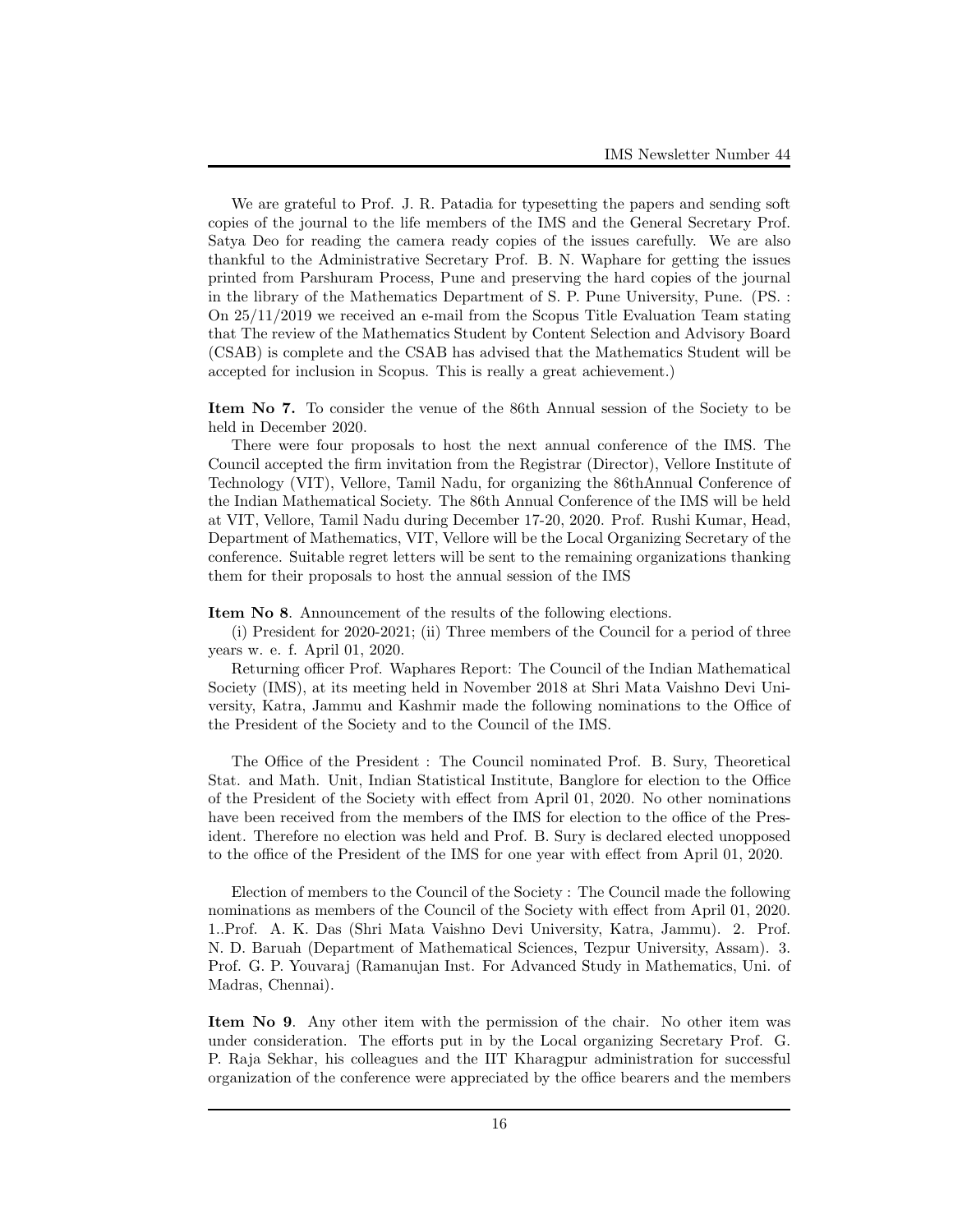of the IMS. The Meeting ended with a vote of thanks to the Chair and members of the IMS, Prof. G. P. Raja Sekhar, his colleagues and the IIT Kharagpur administration.

Prof. Satya Deo General Secretary Indian Mathematical Society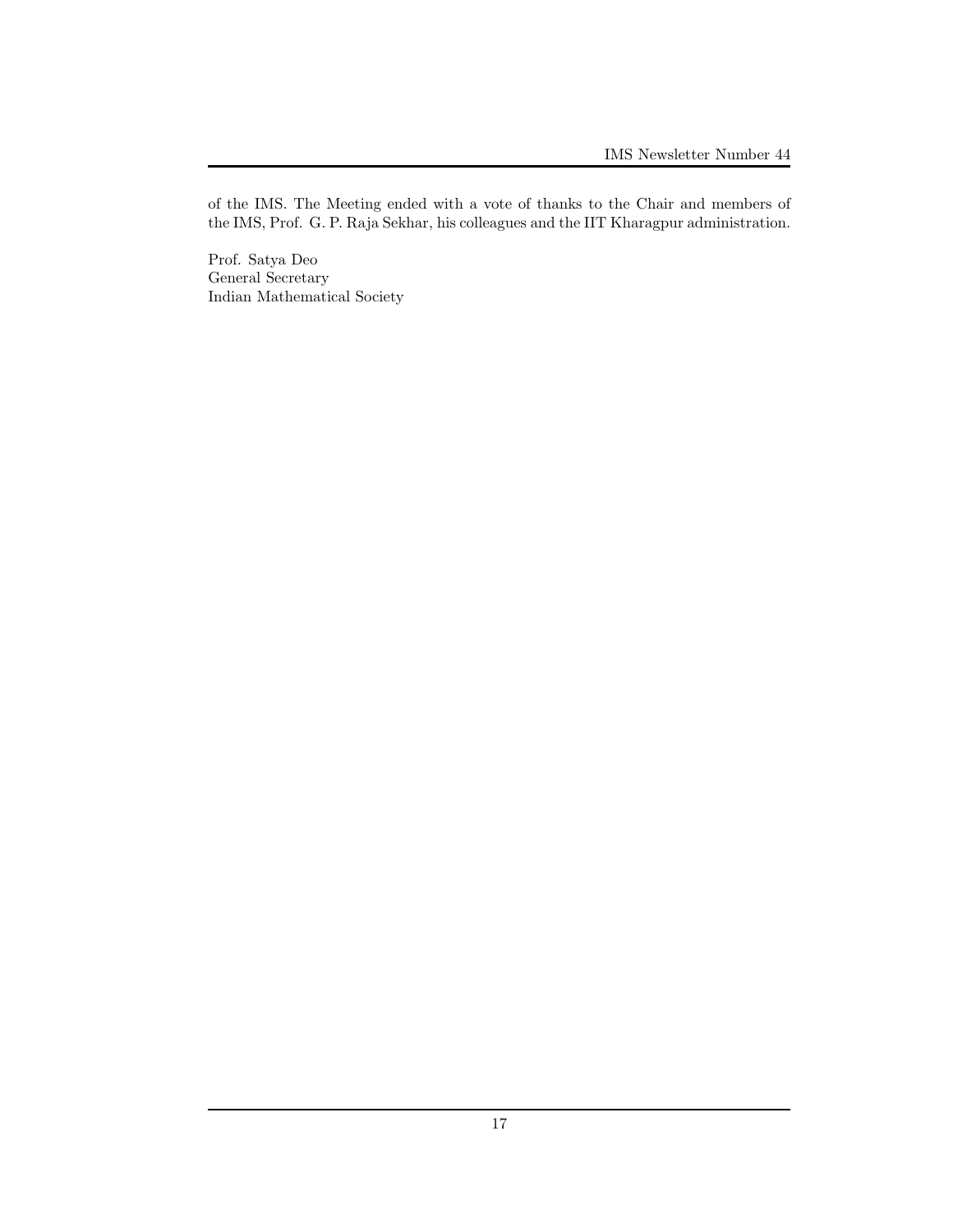### NOTICE OF THE ANNUAL GENERAL BODY MEETING

The Annual General Body Meeting of the Indian Mathematical Society will be held on December 20, 2020 at 12 noon in the Department of Mathematics, VIT to consider the following agenda.

All the members of the Society are requested to kindly attend the meeting.

### AGENDA

- 1. To confirm the Minutes of the General Body Meeting held on November 25, 2019 at IIT Kharagpur, Kharagpur.
- 2. To receive the report of the General Secretary.
- 3. To receive the report of the Academic Secretary.
- 4. To consider the Audited Statement of Accounts for the year 2019 − 2020 and the Budget for the Financial Year 2021 − 2022.
- 5. To receive the report of the Editor of the Journal of the Indian Mathematical Society for 2020.
- 6. To receive the report of the Editor of the Mathematics Student for 2020.
- 7. To consider the venue of the  $87<sup>th</sup>$  Annual Session of the Society to be held in December 2021.
- 8. Announcement of the results of the following elections:
	- (i) President for 2021 − 2022;
	- (ii) Three members of the Council for a period of three years w. e. f. April 01, 2021.
- 9. Any other item with the permission of the chair. (Members in good standing are entitled to exercise vote.)

Satya Deo General Secretary, IMS. HRI, Allahabad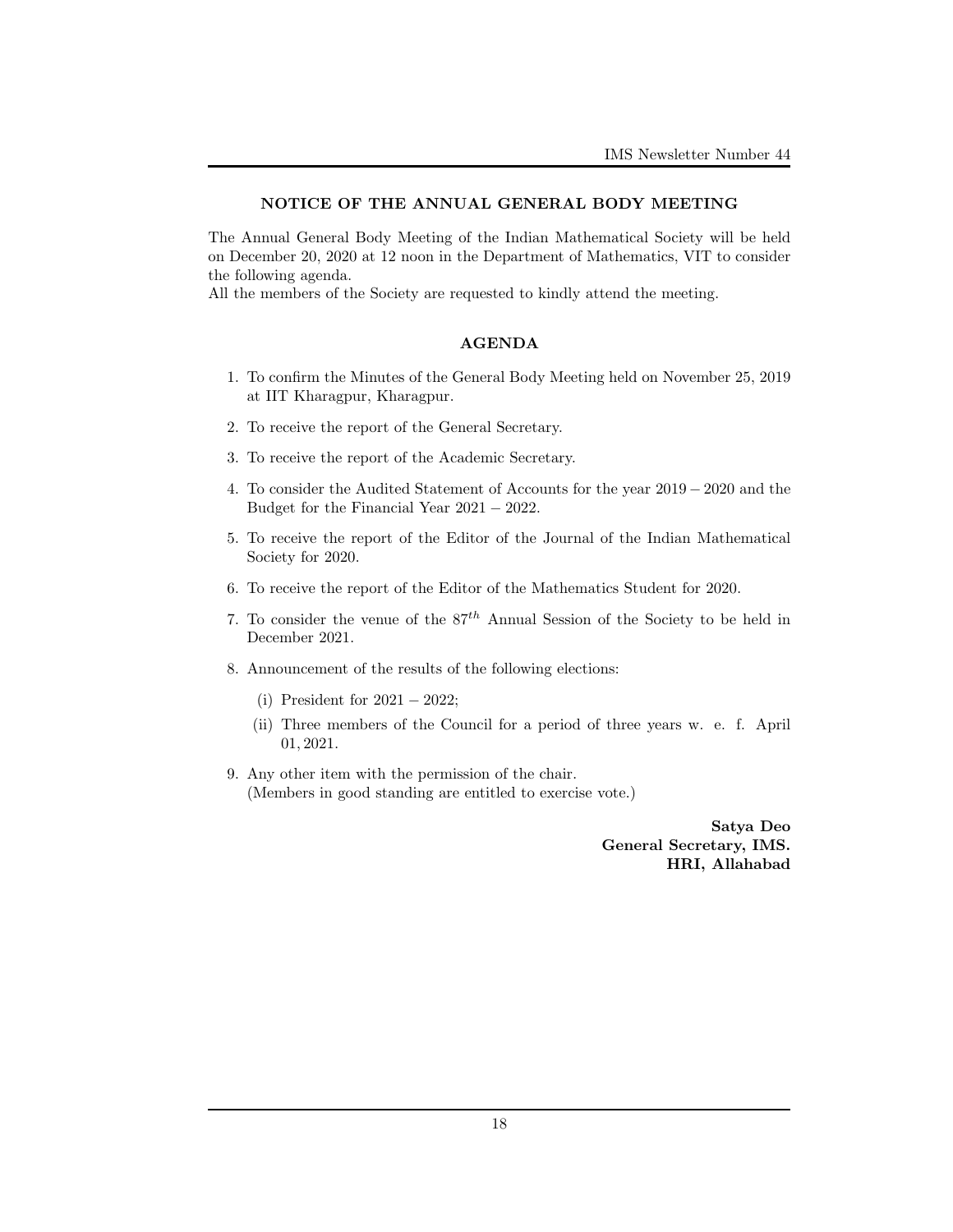# Highlights of the Academic Programme of the ensuing Conference at VIT during December 17 − 20, 2020

#### Plenary Talks:

- (i) Prof. M. S. Raghunathan, CEBS, Mumbai
- (ii) Prof. Harald Upmeier (University of Marburg, Germany)

#### Memorial Award Lectures:

- (i)  $34<sup>th</sup>$  P. L. Bhatnagar Memorial Award lecture: Prof. Neela Nataraj, IIT Mumbai
- (ii) 31st Srinivasa Ramanujan Memorial Award Lecture: Prof. Anish Ghosh, TIFR Mumbai
- (iii)  $31^{st}$  Hansraj Gupta Memorial Award lecture: Prof. Dinesh Khurana, Panjab University
- (iv)  $31^{st}$  V. Ramaswamy Aiyer Memorial Award Lecture: Prof. Sanoli Gun, IMSc Chennai

# Invited Talks :

- (i) Prof. Ravi P. Agarwal , Texas A & M University, Kingsville
- (ii) Prof. S. P. Tiwari, IIT, Dhanbad
- (iii) Prof. Shakir Ali, AMU, Aligarh
- (iv) Prof. Kuldeep Singh, Charak Jammu University, Jammu
- (v) Dr. Pradip Majhi, Calcutta University, Kolkata
- (vi) Prof. Samares Pal, University of Kalyani, Kalyani
- (vii) Prof. S. Saravanan, Bharathiar University, Coimbatore

#### Symposia :

- (i) Chandrasekharan centenary symposium in Number theory Prof. Srinivas Kotyada, IMSc. Chennai Speakers - Prof. A. Raghuram, IISER, Pune, Prof. Stephan Baier, RKMVU, Belur Math, Belur, Prof. Jaban Meher, NISER, Bhubaneswar, Prof. R. Padma, VIT, Vellore, Prof. K. Srinivas, IMSc, Chennai
- (ii) History of Indian Mathematics Prof. M. S. Sriram, Prof. K. V. Sarma Research Foundation, Chennai Speakers- Prof. M. D. Srinivas, Centre for Policy Studies, Chennai, Prof. Amartya Dutta, ISI Kolkata, Prof. C. S. Aravinda, TIFR-CAM, Bengaluru, Prof. Venketesavara Pai, IISER, Pune, Prof. M. S. Sriram, Prof. K. V. Sarma Research Foundation, Chennai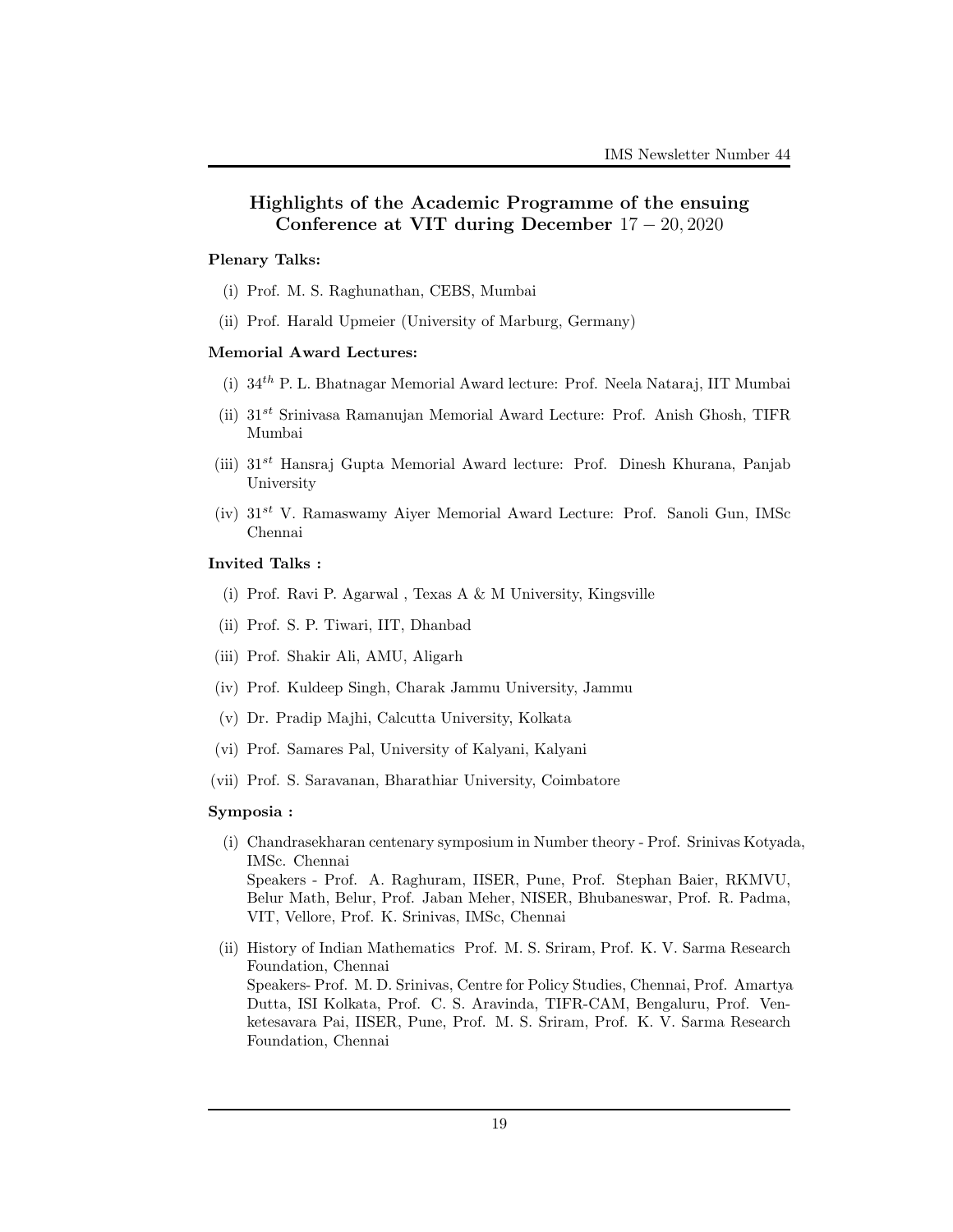- (iii) Graph theory and Combinatorics (in honour of Prof. S. S. Shrikhande) Prof. Sharad Sane, CMI, Chennai Speakers- Prof. R. Balakrishnan, Tiruchi, Prof. Bhaskar Bagchi, ISI Bengaluru, Prof. M. K. Srinivasan, IIT Bombay, Prof. Sivaramakrishan IIT Bombay, Prof. S. Sane CMI Chennai
- (iv) Topology and Geometry Prof. Parameswaran Sankaran, CMI, Chennai Speakers- Prof. Mahender Singh, IISER Mohali, Prof. V. Ramani, Anna Univ, Chennai, Prof. R. Dsouza, St Joseph College, Bengaluru, Prof. P. Sankaran, CMI
- (v) Biomechanics Prof. B. V. Rathish Kumar, IIT Kanpur Speakers- Prof. G.Radhakrishnamacharya, IIIT, Kurnool, Prof. PVSN Murthy, IIT Kharagpur, Prof. P. Muthu, NIT Warangal, Prof. Meena Pardei, Kumaon Univ Nainital, Prof. B. V. Rathish Kumar, IIT Kanpur
- (vi) Interfacial Research in Mathematics and Theoretical Computer Science Prof. A. K. Pujari, Central University Rajasthan, Kishangarh

THERE SHALL BE POSTER PRESENTATION SESSIONS ON THE THEMES OF THE SYMPOSIA ARRANGED AT THE VENUES OF THE RESPECTIVE SYM-POSIA.

The conveners and speakers of the symposia are respected to encourage the researchers in their respective areas for paper presentations on topic related to the respective topic of the symposiam.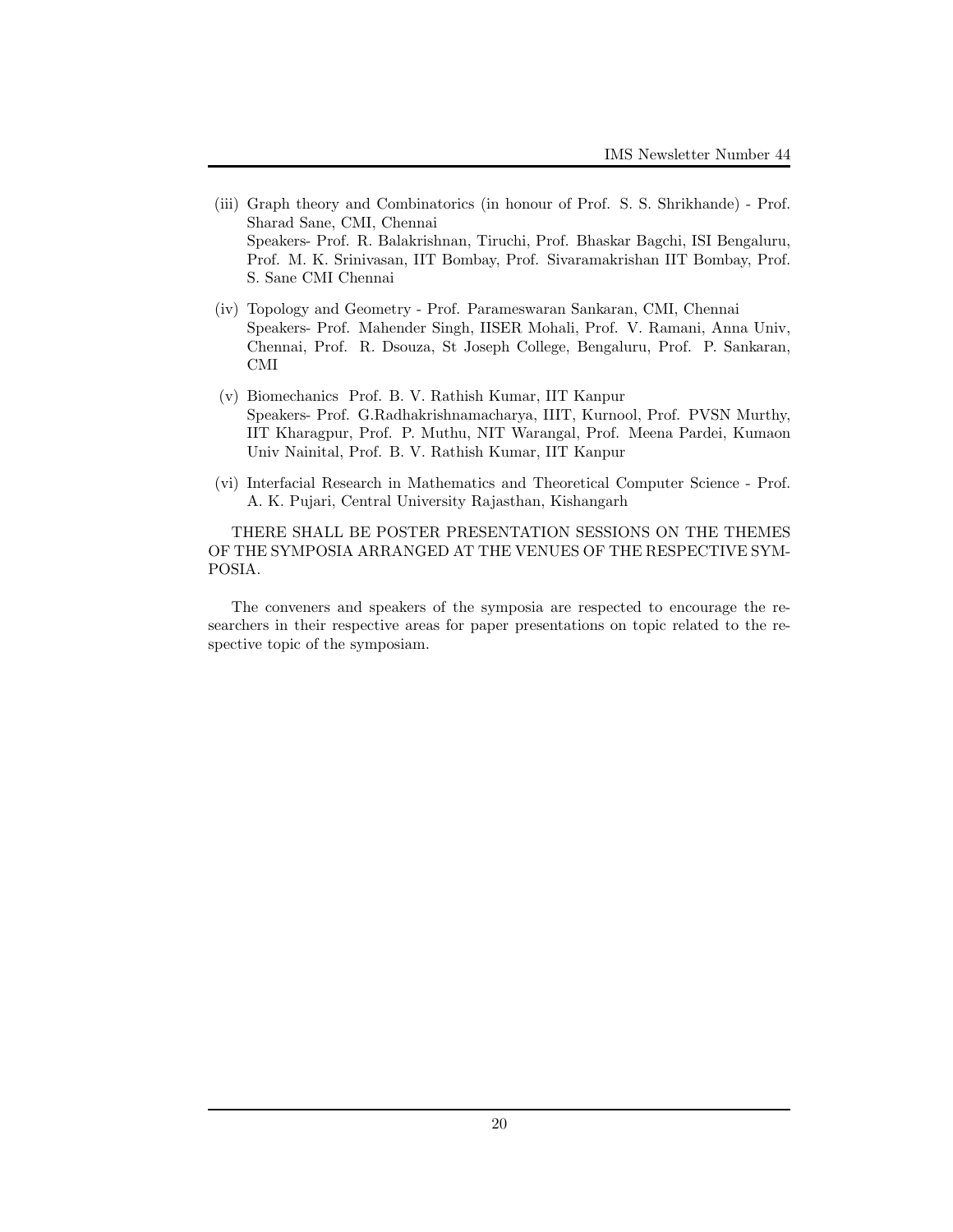#### NEWS AND ANNOUNCEMENTS

#### ∗ Guidelines for acceptance of Donations to the Society

- 1. There will not be any further institution of Memorial Award Lectures. (This point was discussed in the earlier meetings of the Council and such was the consensus).
- 2. The donation amount will not be less than Rupees Five Lakh. (There could be an upward revision of this amount from time to time).
- 3. The donor may be an individual or a trust or a group of individuals.
- 4. The Indian Mathematical Society will solely and independently own the amount donated to it.
- 5. A prospective donor should approach the General Secretary of the Indian Mathematical Society with a Offer. Keeping with the spirit of this Policy Guide lines and if so felt necessary, referring to the Council whether the proposal be negotiated or not, in his wisdom, the General Secretary will negotiate the terms and conditions for each donation proposal and will put it before the Council for its consideration and approval. The Council will deliberate on the proposal, and after modifications, if any, may accept the proposal through a special resolution with specific details mentioning the terms and conditions. This will be published in the IMS News Letter after the Donor agrees to the resolution of the Council.
- 6. Ordinarily during every Annual Conference of the Society there are several Invited Lectures and Symposia running in parallel sessions. One of these academic programmes may be permanently marked / identified as "so and so sponsored programme in the (fond) memory of " or "so and so sponsored programme in the honor of " as per the wish of each donor by the Council. This programme may be arranged in a parallel session during the Conference.
- 7. Each year, the Council through its Academic Planning Committee (APC) will be the final authority in this regard to finalize the name of a speaker of an invited talk or the names of the symposium speakers for this sponsored programme. The modus operandi for identifying the speaker(s) may be decided by the Council. The invited speaker(s) will be the guest of the host institution. In case of an honorarium, if any, to the invited speaker, the amount of the honorarium will not exceed the honorarium amount for the existing Memorial Award Lectures.
- 8. Ordinarily train travel to the extent of AC-2 Tier be reimbursed. However, in special cases the domestic air travel may be considered.
- 9. Not withstanding the above
	- (A). An offer of a donation with a stipulated purpose (not as part of the corpus), may be accepted by the Council on its merit.
	- (B). An offer of a donation of any amount in general, without any stipulated conditions, may be accepted by the Council on its merit as a part of the General Purpose Corpus.

The Council reserves its right whether or not a particular donation be accepted.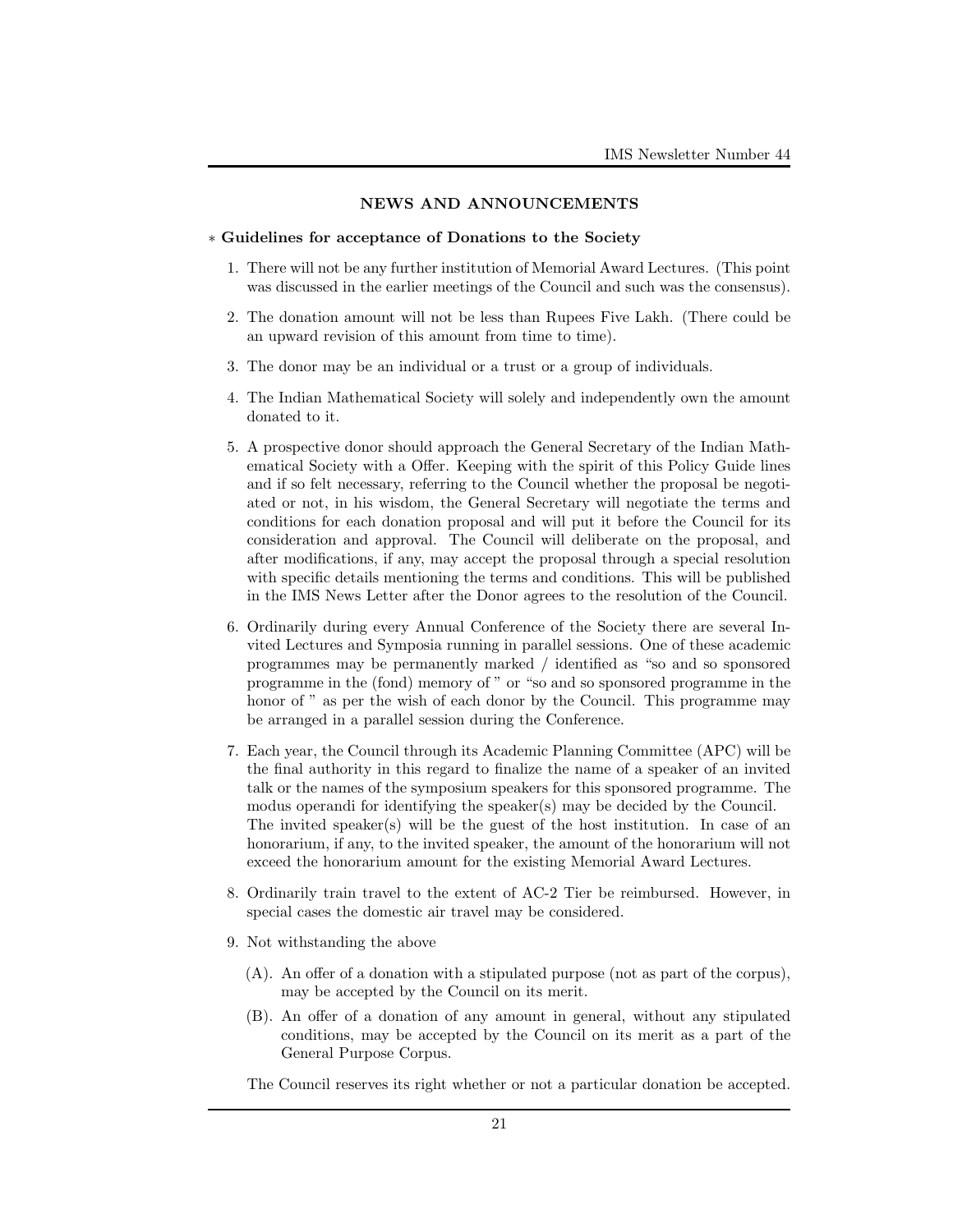# ∗ Green initiative taken by the Society A fervent appeal to all members of the Society

As a part of the "Green Initiative" taken by the Society (for further details, refer Society's website www.indianmathsociety.org.in), the Council of the Society has decided to send on line the soft copy of the Mathematics Student / give on line access to the Mathematics Student to all the Life members instead of supplying the hard copy. For this purpose, all the members of the Society are requested to register their e-mail address on line, along with Name and the Unique Membership Number there in, to J. R. Patadia on imsgoesgreen@gmail.com or jamanadaspat@gmail.com so that further necessary action can be taken.

# ∗ The List of Life Members of the IMS is displayed on the website of the Society

The Complete List of the Life Members of the Society is available on the IMS website along with their Membership Numbers. Members whose mails have been returned undelivered are marked accordingly with a note in red along with their names on the IMS website.

Society looks forward to their correct addresses.

Members are requested to quote their membership number while communicating change of addresses, etc.

Any change or modification in the address and an e-mail id may please be communicated to the Treasurer, IMS, Prof. S. K. Nimbhorkar (if electronically, then on sknimbhorkar@gmail.com ).

#### ∗ Indian Science Congress Association (ISCA)- Annual Sessions

The  $108<sup>th</sup>$  session of the Indian Science Congress will be heled at Symbiosis International University, Pune, Maharshtra during 3-7 January, 2021. The Focal Theme - Science and Technology for "Sustainable Development with Women Empowerment". Dr. (Mrs.) Vijay Laxmi Saxena Former Head of the Zoology Department, Coordinator: Bioinformatics Infrastructure Facility Centre of DBT, Govt. of India Dayanand Girls College, Kanpur, U. P. is general president.

### ∗ Prof. P. V. Arunachalam passed away:

Prof. P. V. Arunachalam passed away on August 13, 2020. He was the President of the Indian Mathematical Society during 2001 − 2002. May the departed soul rest in peace. The Indian Mathematical Society offers its condolences to the bereaved family.

### ∗ Purchase of Plot:

The process of purchase of a plot around Pune for the Indian Mathematical Society is complete. The IMS has purchased a plot of size  $0.41$  hector ( $= 44, 132$  sq. feet) at Pimpalgaon tarfe Chakan. The land is about 8 km. for Pune Airport. The cost is Rs. 1, 96, 80000/− The name of IMS is registered on the property records (i.e. satbara). The sale-deed was signed by Prof. Satya Deo, Prof. B. N. waphare, Prof. M. M. Shikare and Prof. S. K. Nimbhorkar on February 14, 2020.